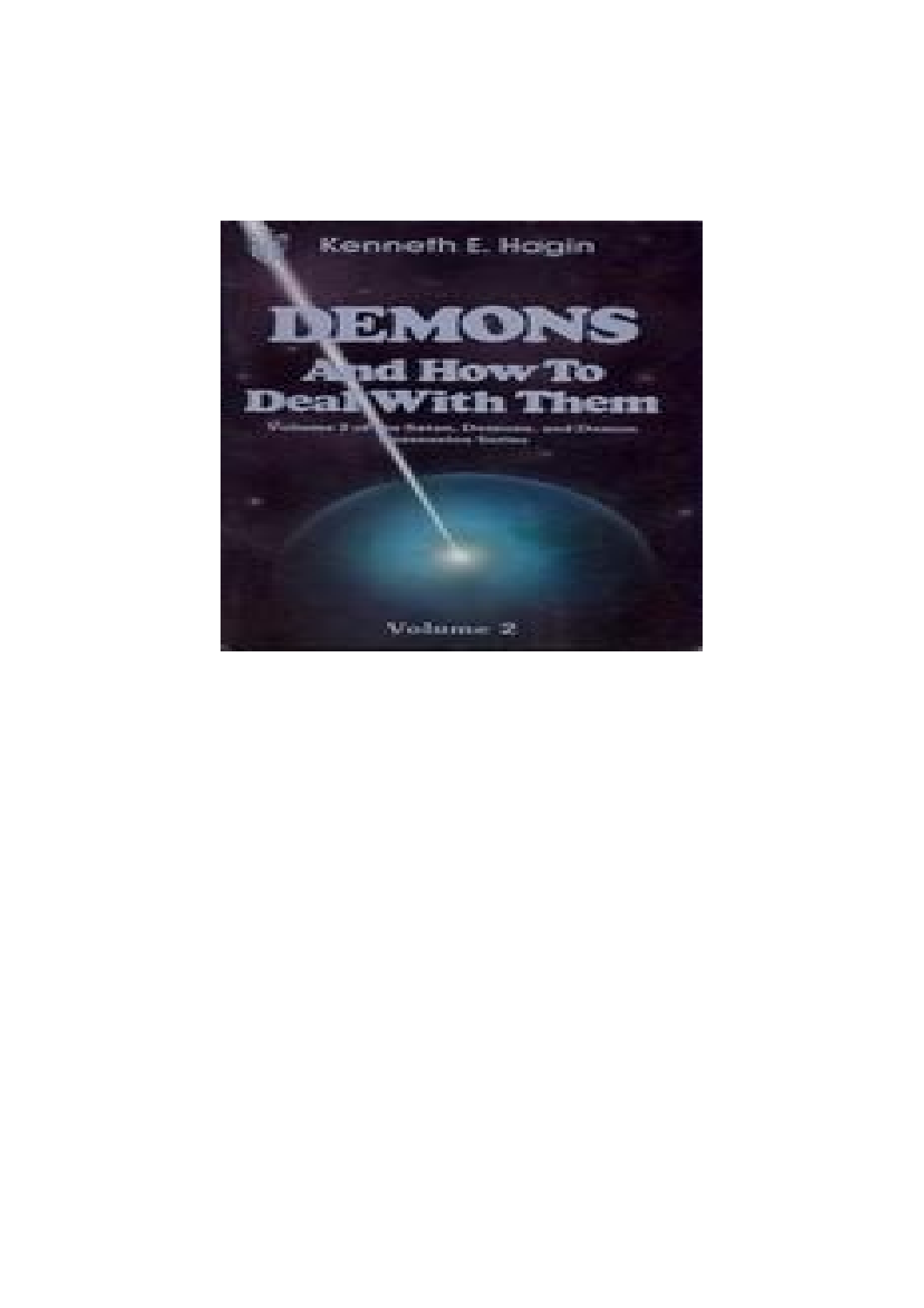#### **Volume 2 of the Satan, Demons, and Demon Possession Series**

By Kenneth E. Hagin

*Contents*

How Demons Indwell Man's Spirit

How To Deal With Evil Spirits

#### **The Satan, Demons, and Demon Possession Series:**

Volume 1 — *The Origin and Operation of Demons*

Volume 2 — *Demons and How To Deal With Them*

Volume 3 —*Ministering to the Oppressed*

Volume 4 — *Bible Answers to Man's Questions on Demons*

## **Chapter 1**

#### *How Demons Indwell Man's Spirit*

We established in our first book on demons that the devil and demons (or evil spirits) are fallen beings.

Regardless of their previous state, it stands without argument that they fell, and that they seek embodiment in man.

The Word of God tells us this in Matthew 12:

#### **MATTHEW 12:43-45**

**17 When the unclean spirit is gone out of a man, he walketh through dry places, seeking rest, and findeth none.**

**18 Then he saith, I will return into my house from whence I came out; and when he is come, he findeth it empty, swept, and garnished.**

**19 Then goeth he, and taketh with himself seven other spirits more wicked than himself, and they enter in and dwell there. . . .**

We also learn about demons seeking embodiment in man in the story of the Gadarene demoniac in Mark 5. The madman of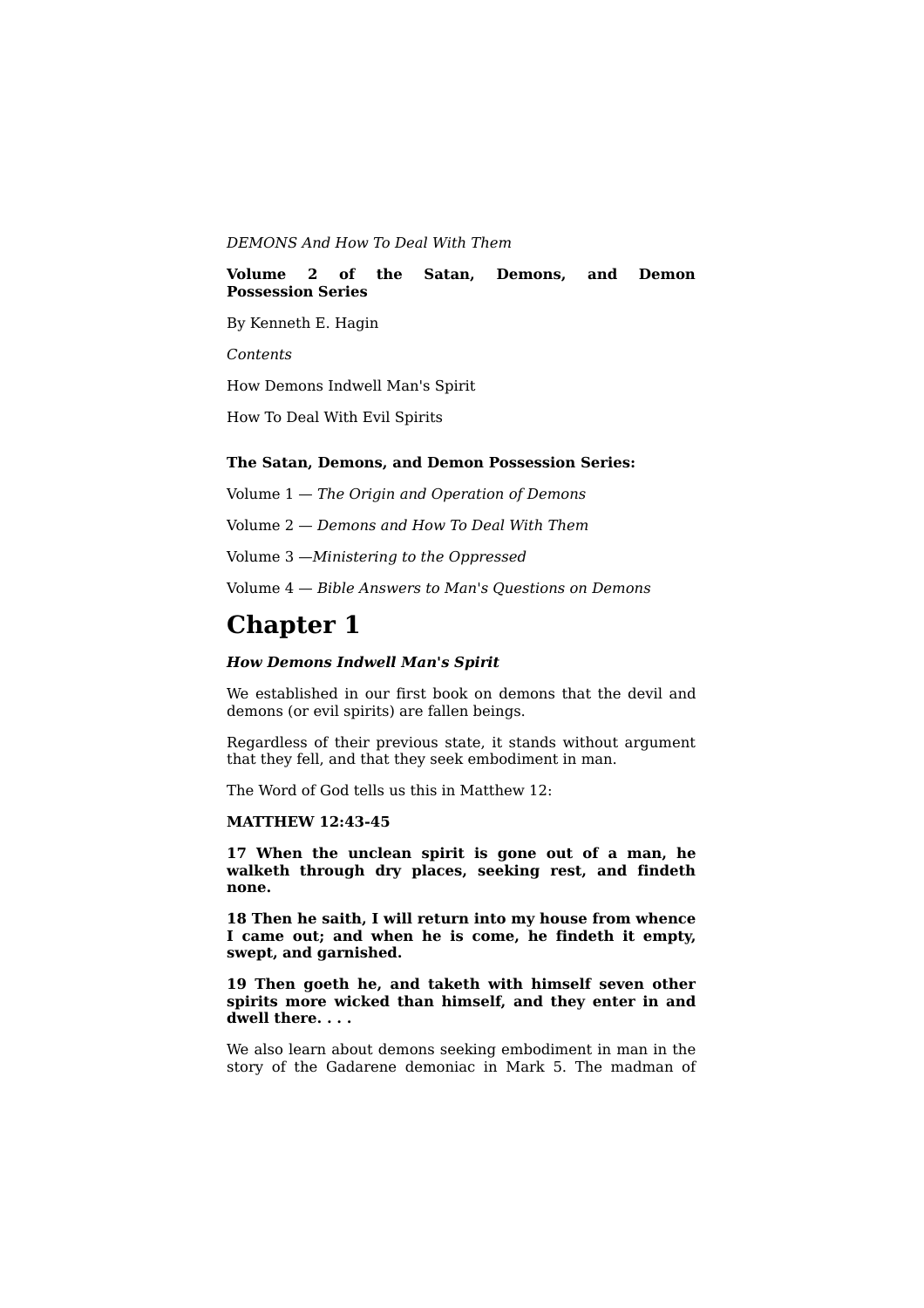Gadara was possessed with the devil and had a legion of spirits in him.

If demons can't embody man, they'll seek to go into animals as their second choice. When Jesus delivered the demoniac, the evil spirits didn't want Him to send them out of the country, so they asked to go into a herd of swine.

Jesus gave them permission.

It's obvious why evil spirits seek embodiment in man.

They do it because they need a body in order to find their fullest expression in this physical world. They don't have a physical body, because they're spirits. But a physical body gives them greater freedom to manifest in this realm.

They can manifest to a certain extent in the spiritual realm even without a body. They can make themselves heard, felt, and known as they come to oppress. None of us is immune to that, but thank God we can learn to exercise authority over the devil and evil spirits. When a demon does find embodiment in a man, it makes that man what it is.

The Word of God tells us in Mark 5 that when Jesus crossed over the Sea of Galilee to the country of the Gadarenes, a man possessed with an unclean spirit came out of a tomb. He also had a legion of demons. This unclean spirit caused the man to become unclean. It caused him to tear off his clothes, wander around naked, and cut himself with stones. This is an illustration, no doubt, of an evil spirit in connection with the sexual appetite of man.

This fellow was a sadist. When an unclean spirit controls a person or embodies him, it makes him unclean. A lying spirit makes a liar out of a person.

In addition to these spirits finding embodiment in man, they sometimes attack people physically. That doesn't mean the person is demon possessed, but it means his body is oppressed by that spirit.

In Acts 10:38 we are told about Peter preaching to Cornelius and his household. Peter said Jesus ".. *.went about doing good, and healing all that were oppressed of the devil . . . . "* Here Peter is calling sickness and disease satanic oppression. The Word of God tells us that when Jesus was dealing with a blind person, He was dealing with a blind spirit (Matt. 12:22). The spirit caused the man to be blind.

The Word of God also speaks of a deaf spirit. This means the spirit is present and must be dealt with before the person can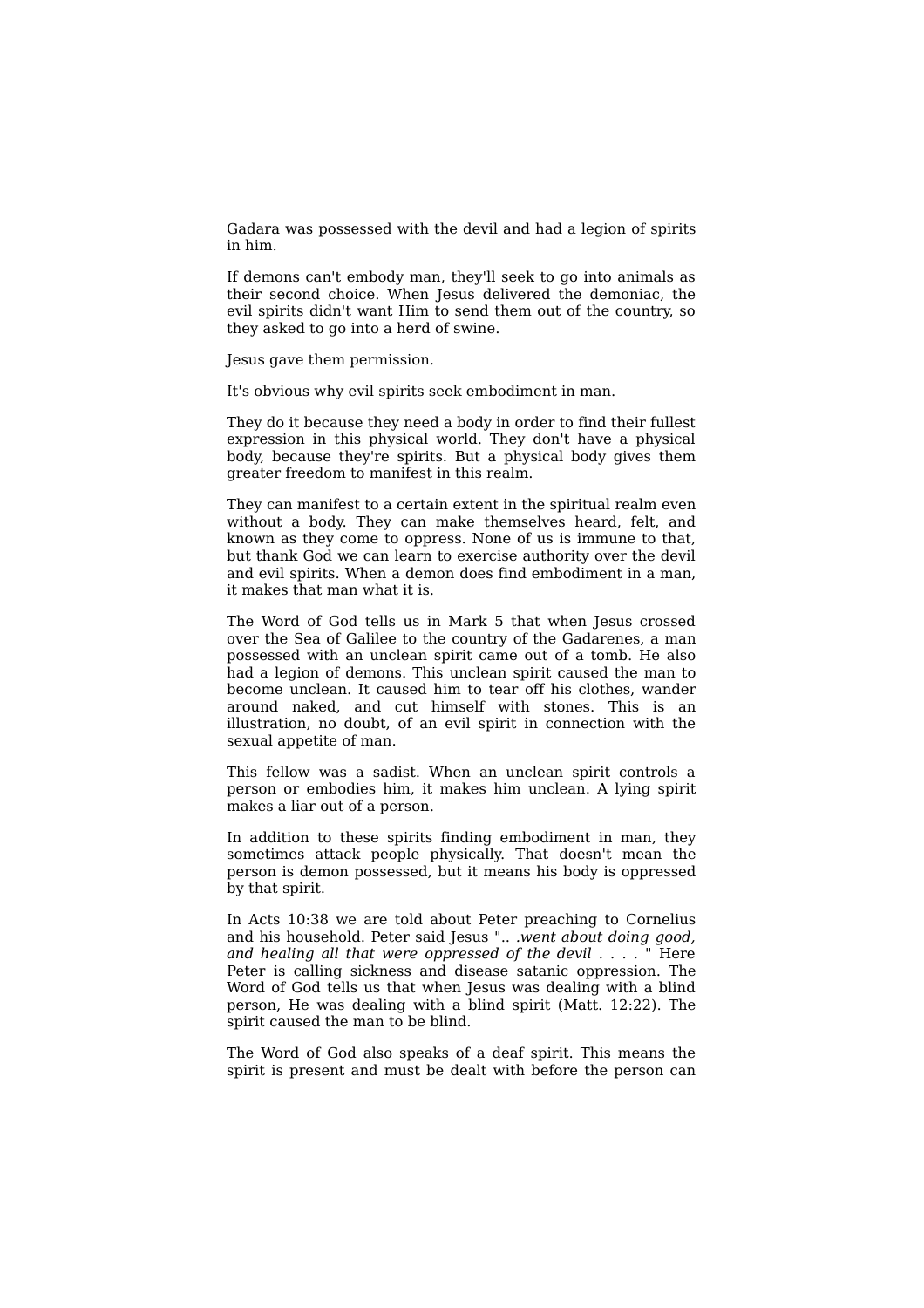hear. Notice what happened when Jesus came down from the Mount of Transfiguration.

#### **MARK 9:14-17**

**20 And when he came to his disciples, he saw a great multitude about them, and the scribes questioning with them.**

**21 And straightway all the people, when they beheld him, were greatly amazed, and running to him saluted him.**

**22 And he asked the scribes, What question ye with them?**

**23 And one of the multitude answered and said, Master, I have brought unto thee my son, which hath a dumb spirit.**

Matthew records that the man said his son was a lunatic. Evidently he had some kind of seizures, perhaps similar to epilepsy, and couldn't talk because of the epilepsy.

The 18th verse continues:

#### **MARK 9:18-27**

**24 And wheresoever he taketh him, he teareth him: and he foameth, and gnasheth with his teeth, and pineth away: and I spake to thy disciples that they should cast him out; and they could not.**

**25 He answereth him, and saith, O faithless generation, how long shall I be with you? how long shall I suffer you? bring him unto me.**

**26 And they brought him unto him: and when he saw him, straightway the spirit tare him; and he fell on the ground, and wallowed foaming.**

**27 And he asked his father, How long is it ago since this came unto him? And he said, Of a child.**

**28 And ofttimes it hath cast him into the fire, and into the waters, to destroy him: but if thou canst do any thing, have compassion on us, and help us.**

**29 Jesus said unto him, If thou canst believe, all things are possible to him that believeth.**

**30 And straightway the father of the child cried out, and said with tears, Lord, I believe; help thou mine unbelief.**

**31 When Jesus saw that the people came running together, he rebuked the foul spirit, saying unto him,**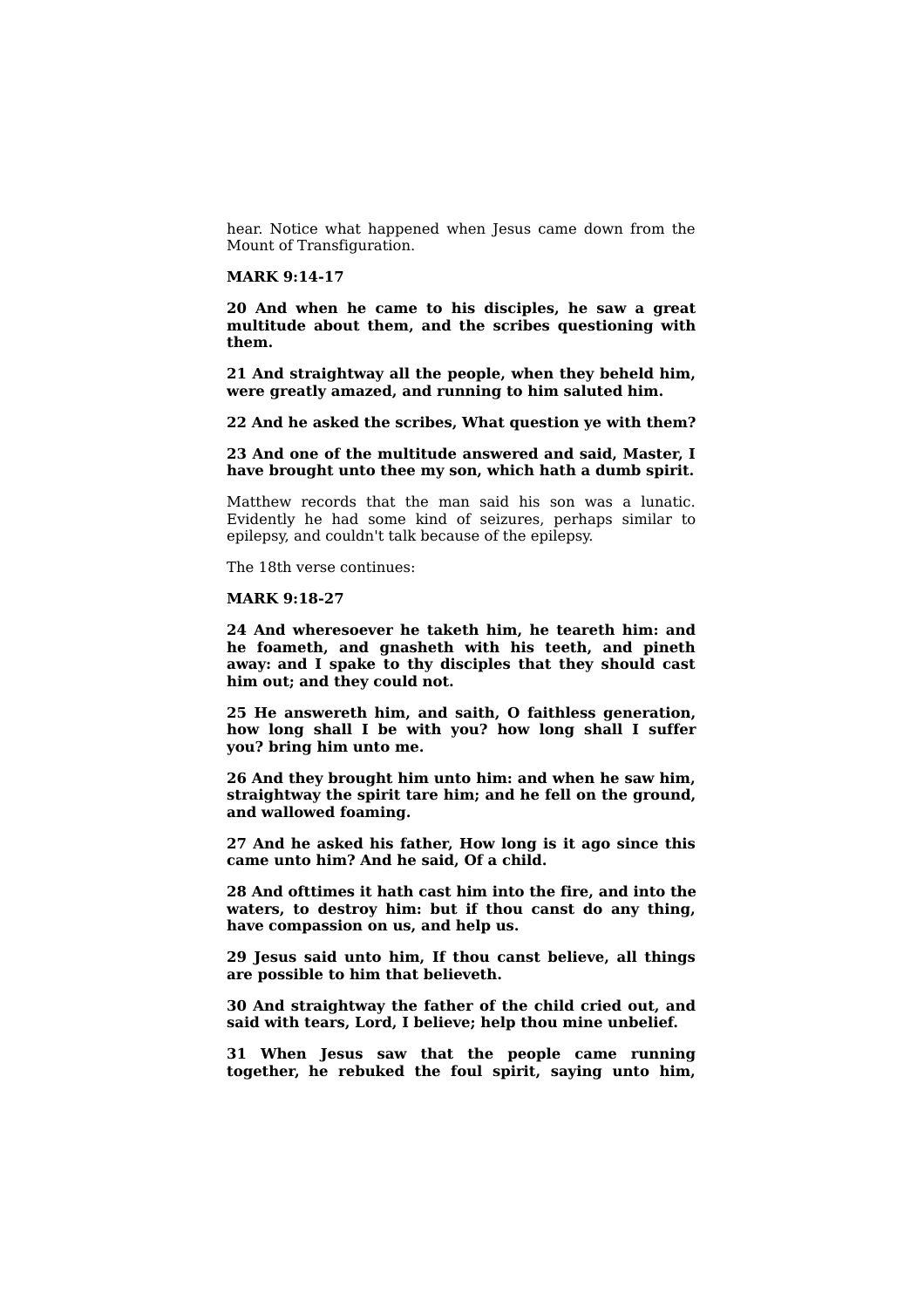**Thou dumb and deaf spirit, I charge thee, come out of him, and enter no more into him.**

**32 And the spirit cried, and rent him sore, and came out of him: and he was as one dead; insomuch that many said, He is dead.**

**33 But Jesus took him by the hand, and lifted him up; and he arose.**

When I talk about demon possession, I'm not talking about instances like this. This was a case where the demon was in a person's body. But *when one is fully possessed of the devil, he is possessed spirit, soul, and body.* The body can merely be oppressed and evil spirits can be in the house in which you live (your body) and not actually (in the fullest sense) be in *you.*

I've heard preachers say things that have made me cringe on the inside. They leave the impression that all Christians have demons in them. That isn't true. These people don't divide man correctly. Paul said in First Thessalonians 5:23, *"And the very God of peace sanctify you wholly; and I pray God your whole SPIRIT and SOUL and BODY be preserved blameless unto the coming of our Lord Jesus Christ.* "

That Scripture tells us man is spirit, soul, and body.

Someone said that man is a tripartite being: part is spirit, part is soul, and part is body. But I don't like to say it that way, because it isn't true. That is misleading. *Man actually is a spirit. He has a soul, and he lives in a body.*

When expressed like that, it takes on a different meaning. I can prove my statement.

When man dies physically, he still lives. The Bible says he does. Paul, in Second Corinthians 5:1, says, *"For we know that if our earthly house of this tabernacle were dissolved, we have a building of God, an house not made with hands, eternal in the heavens.* " He's talking about the inward man and the outward man here.

Paul also says in Second Corinthians 4:16, *"For which cause we faint not: but though our OUTWARD man perish, yet the INWARD man is renewed day by day.* "

Second Corinthians 5:6-8 tells us:

### **2 CORINTHIANS 5:6-8**

**34 Therefore we are always confident, knowing that, whilst we are at home in the body, we are absent from the**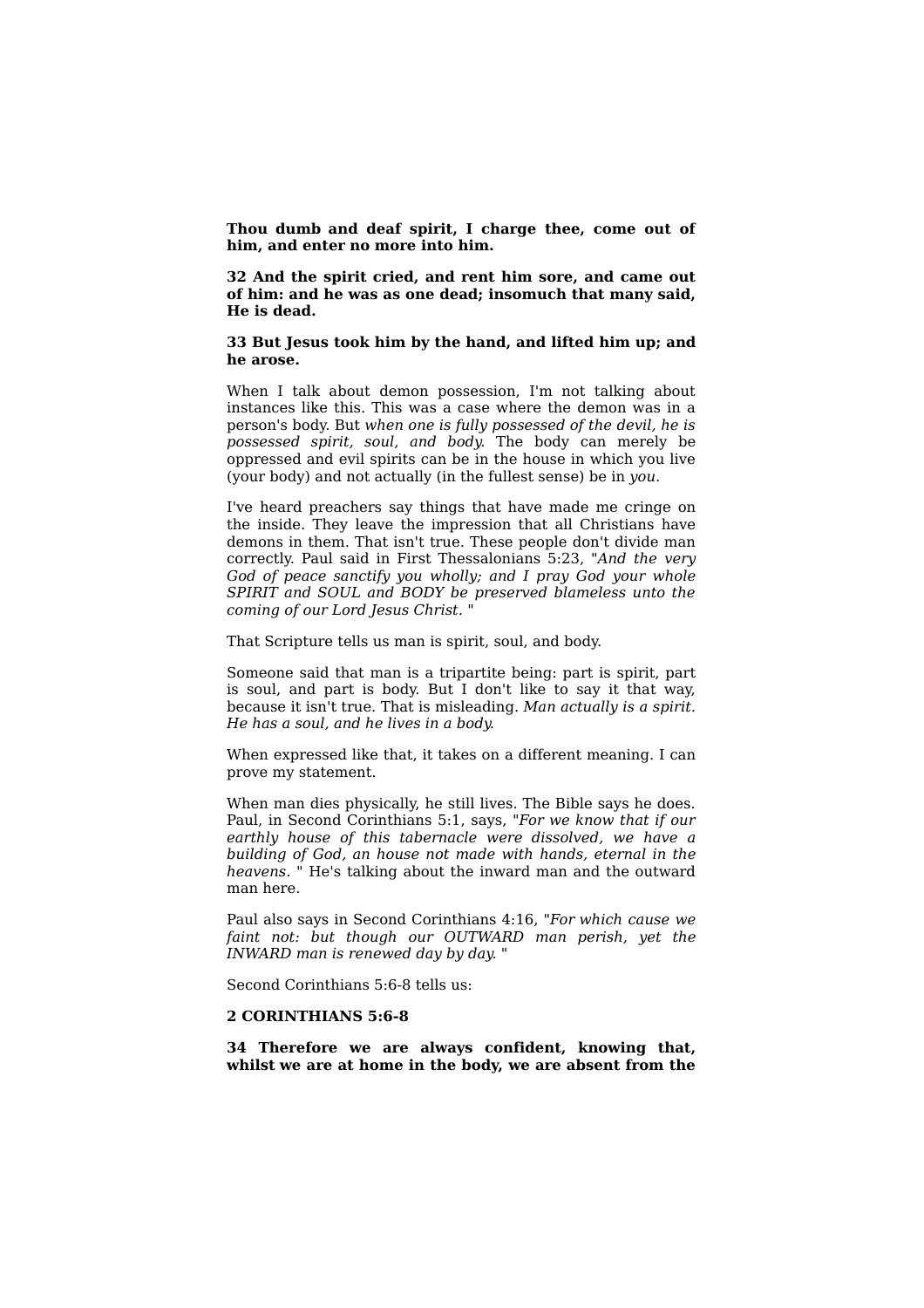**Lord: 35 {For we walk by faith, not by sight:) 36 We are confident, I say, and willing rather to be absent from the body, and to be present with the Lord.**

When I'm absent from the body, I'm going to be present with the Lord. Paul, of course, is writing to Christians. He said, in writing to the Church at Philippi:

## **PHILIPPIANS 1:21-23**

**37 For to me to live is Christ, and to die is gain. [It's a gain to die a physical death.]**

**38 But if I live in the flesh, this is the fruit of my labour: yet what I shall choose I wot not.**

**39 For I am in a strait betwixt two, having a desire to depart, and to be with Christ; which is far better.**

He is saying that he is going to depart. He is going to be with Christ. The man on the inside is the real man.

He is a spirit man. You are a spirit being. You have a soul that is composed of intellectual and emotional qualities, but you live in a body.

Our spirits are reborn when we're born again. First Peter 3:4 says, *"But let it be the hidden man of the heart*.. .." Your heart is your spirit. Second Corinthians 5:17 says, *"Therefore if any man be in Christ, he is a new creature: old things are passed away; behold, all things are become new.* "

This man being talked about here cannot be the body, because you do not have a new body when you are born again. (Thank God, we will have a new body someday.) It is the man on the inside who is a new man.

This man who is a new creature doesn't have a devil in him. He has the nature of God in him and not the nature of the devil. Wouldn't that be an ugly creature — half-God and half-devil? No, the new man doesn't have the nature of the devil in him anymore. That nature he has to deal with is the fleshly nature. It is his body which has not yet been redeemed. He's going to have to do something about that. God isn't going to do anything about it. The Scripture says, ".. *.old things are passed away .* ..." (2 Cor. 5:17). If there were any devils or demons in your spirit, they are gone. That old nature of spiritual death has passed away. All things have become new.

You know just as well as I that things haven't become new with the body when you're born again. You have the same body you had. You have the same inclinations you had. The body is not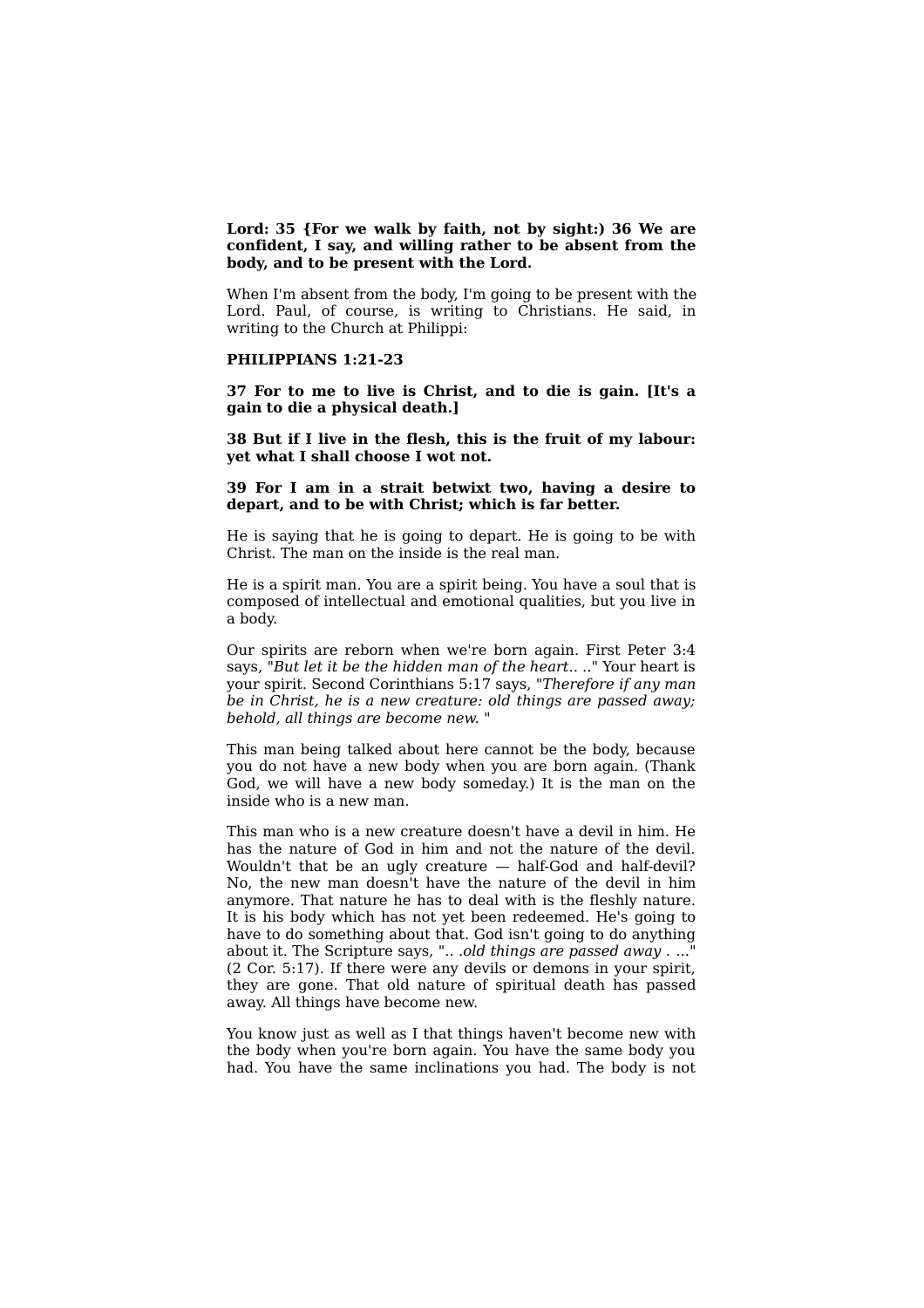redeemed. Romans 8 says we're waiting for that. It hasn't happened yet, but it will when Jesus comes again.

With the body and our senses we contact this physical world. Satan is the god of this world. You can readily see, then, that he can have contact with this world. The physical man operates in the world where Satan is god.

God is god in the spirit world.

Paul speaks about the prince of the power of the air (Eph. 2:2). Spirits are here trying to get into us. They're trying to work on the physical. The devil is the author of sickness and disease. There wasn't any sickness and disease here before Adam sinned. God had seen that His creation was good (Gen. 1:31).

It was after Satan became god of this world that he began to pollute the air with disease germs so small they couldn't be seen with the natural eye.

#### *Is Satan Always the Cause of Disease?*

Dr. John G. Lake traveled to Africa as a missionary at the turn of the century. He originally had been a Methodist minister, but had gotten discouraged. He quit the ministry and went into the insurance business, becoming very successful.

Later, he got back into fellowship with God and received the baptism in the Holy Spirit. He went to Africa, where he preached and established hundreds of churches in five years. While he was there, an outbreak of bubonic plague occurred.

In the book *The John G. Lake Sermons on Dominion Over Demons, Disease and Death,* edited by Gordon Lindsay, Dr. Lake recalled that he and a Dutchman buried many who had died from the plague. They went into the people's homes, carried the bodies out, dug the graves, and buried the dead. "Sometimes we would put three or four in one grave," Lake noted. Yet he and the Dutchman never contracted the disease.

The plague was so severe that the British government sent a shipload of doctors and medical supplies to South Africa to relieve the suffering.

Hearing of Lake's work, one of the doctors sent for him.

He asked Lake, "What have you been using to protect yourself? . . .We concluded that if a man could stay on the ground as you have, and keep ministering to the sick and burying the dead, you must have a secret. What is it?"

Lake answered, "Brother, that is the 'law of the Spirit of life in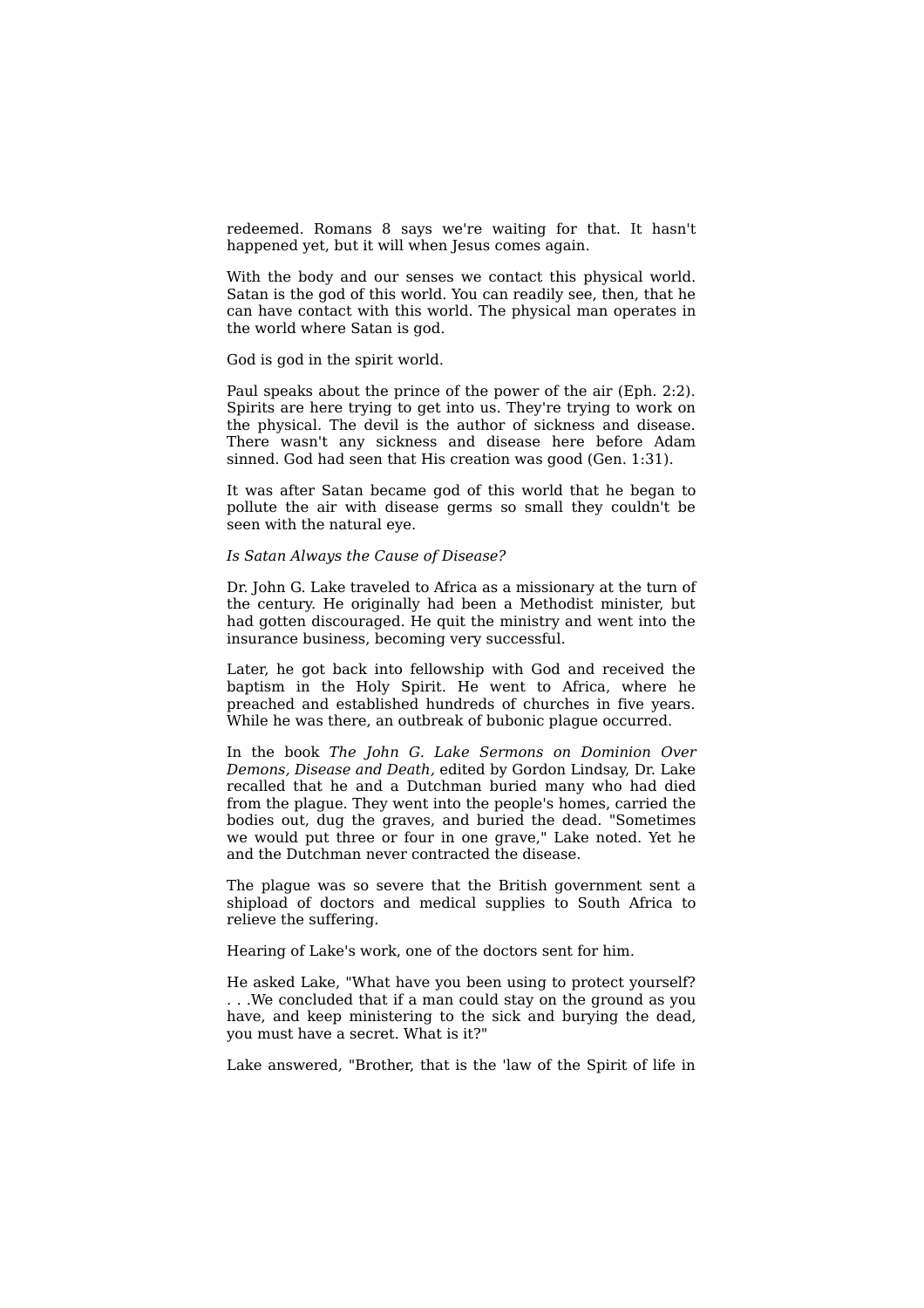Christ Jesus.' I believe that just as long as I keep my soul in contact with the living God so that His Spirit is flowing into my soul and body, that no germ will ever attach itself to me, for the Spirit of God will kill it."

The doctor suggested that Lake use the same preven-tatives that the doctors were using as protection from the plague. But Lake, who was deeply interested in science, suggested a scientific experiment instead.

He said, "If you will go over to one of these dead people and take the foam that comes out of their lungs after death, then put it under the microscope, you will see masses of living germs. You will find they are alive until a reasonable time after a man is dead. You can fill my hand with them and I will keep it under the microscope, and instead of these germs remaining alive, they will die instantly."

Lake wrote, "They tried it and found it was true."

When they wanted to know how it worked, Lake explained, "That is 'the law of the Spirit of life in Christ Jesus.' When a man's spirit and a man's body are filled with the blessed presence of God, it oozes out of the pores of your flesh and kills the germs."

Lake had found the secret. It is knowledge acted upon that brings results. It doesn't work automatically.

These demons do attack us spiritually, and the devil is actually behind the thing. Sometimes it is sickness and disease caused by germs, but the devil is behind it anyhow.

He is an enemy to man and to God. We fight that enemy with every weapon that is at our disposal.

Sometimes people don't understand why we cast the devil out of people when we pray for them. One time a pastor came to me, not understanding why I had done this to one of his deacons when praying for him. The preacher thought I was inferring that the deacon was demon possessed. But I was only indicating he was oppressed.

I hadn't said the demon was in the inward man; it was in his body. (You might live in a house that has termites in *it,* but that doesn't mean you have termites in *you.)*

#### *Present Your Body*

Paul talks to us about presenting the body as a sacrifice in Romans 12: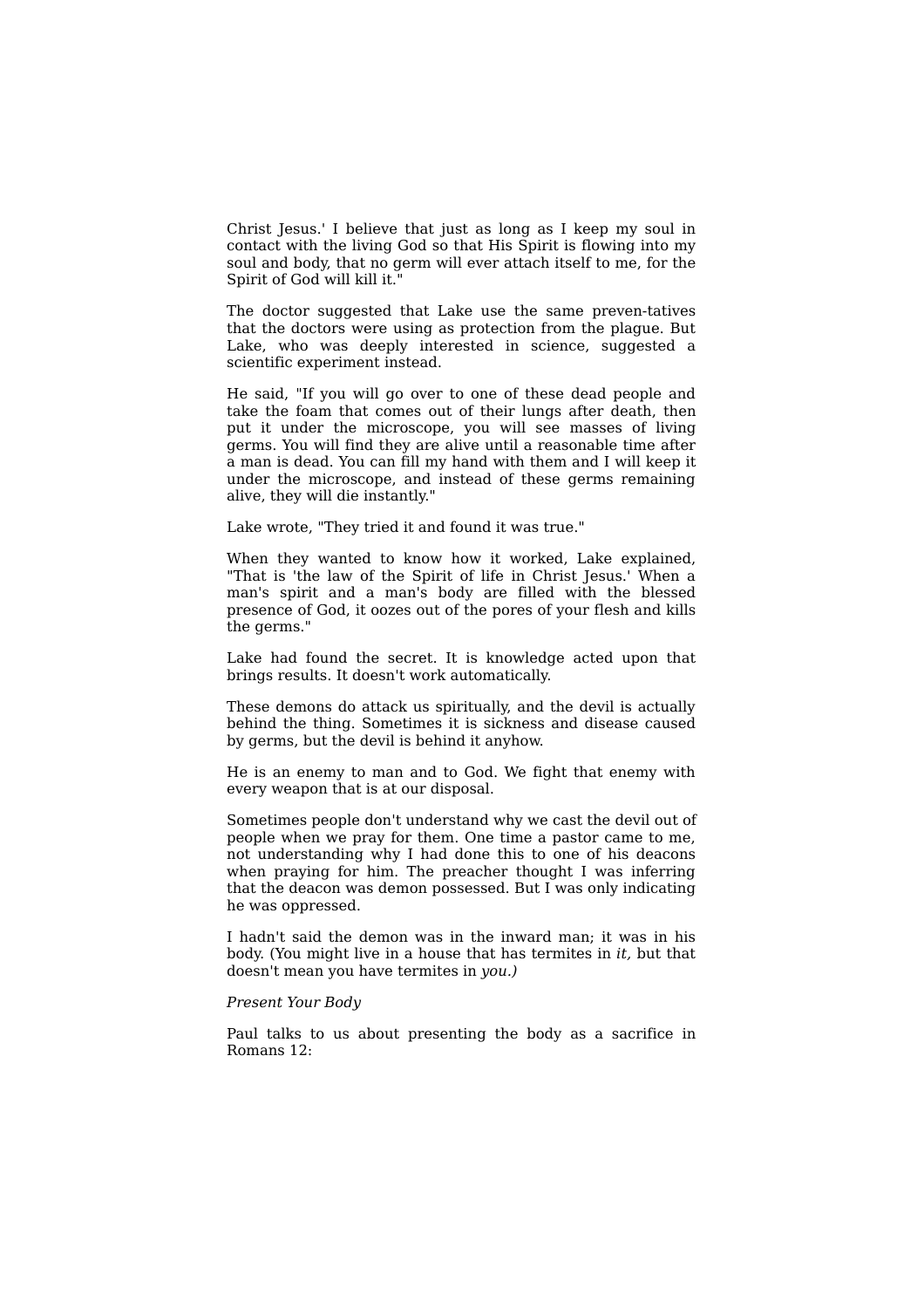#### **ROMANS 12:1,2**

**1 I beseech you therefore, brethren, by the mercies of God, that ye present your bodies a living sacrifice, holy, acceptable unto God, which is your reasonable service.**

**2 And be not conformed to this world: but be ye transformed by the renewing of your mind, that ye may prove what is that good, and acceptable, and perfect, will of God.**

It astounded me when I fully realized what these verses were saying. Paul isn't writing to sinners. He is writing to the saints. He is writing to born-again, Spirit-filled believers. He is telling them even though they are born again, their bodies aren't affected.

So the rebirth is not a physical or mental experience.

Being filled with the Spirit is not physical or mental. Both are *spiritual* experiences which eventually affect the physical and mental.

After we're born again and filled with the Holy Spirit, we're to present our bodies to God. He isn't going to do anything about that; it's up to us. If we don't present our bodies to God, and if the inward man isn't in control, then evil spirits will have access. They can dominate us through the flesh.

*If we don't get our minds renewed with the Word of God, the MIND will side with the BODY against the SPIRIT.* We will be like the Corinthians who were held in a babyhood state of Christianity. They were born again and filled with the Spirit, yet they were carnal. A person can have all the gifts of the Spirit operating in his life and still be carnal.

Carnal Christians can be filled with the Holy Spirit.

One woman was asking me about this; she couldn't understand it. I asked her if she were filled with the Holy Spirit, and she said yes. I told her that proved carnal Christians could be filled! Any of us ought to be able to see that.

Many times my heart tells me one thing and my head tells me something else. *My heart knows more than my head about spiritual things because I contact the Holy Spirit with my spirit.* But it is hard to get across to my head everything my heart knows.

Sometimes when I preach, people might shudder because they can't understand what is being said. But in your heart it sets up a thrill because your heart knows it's true. Your spirit knows the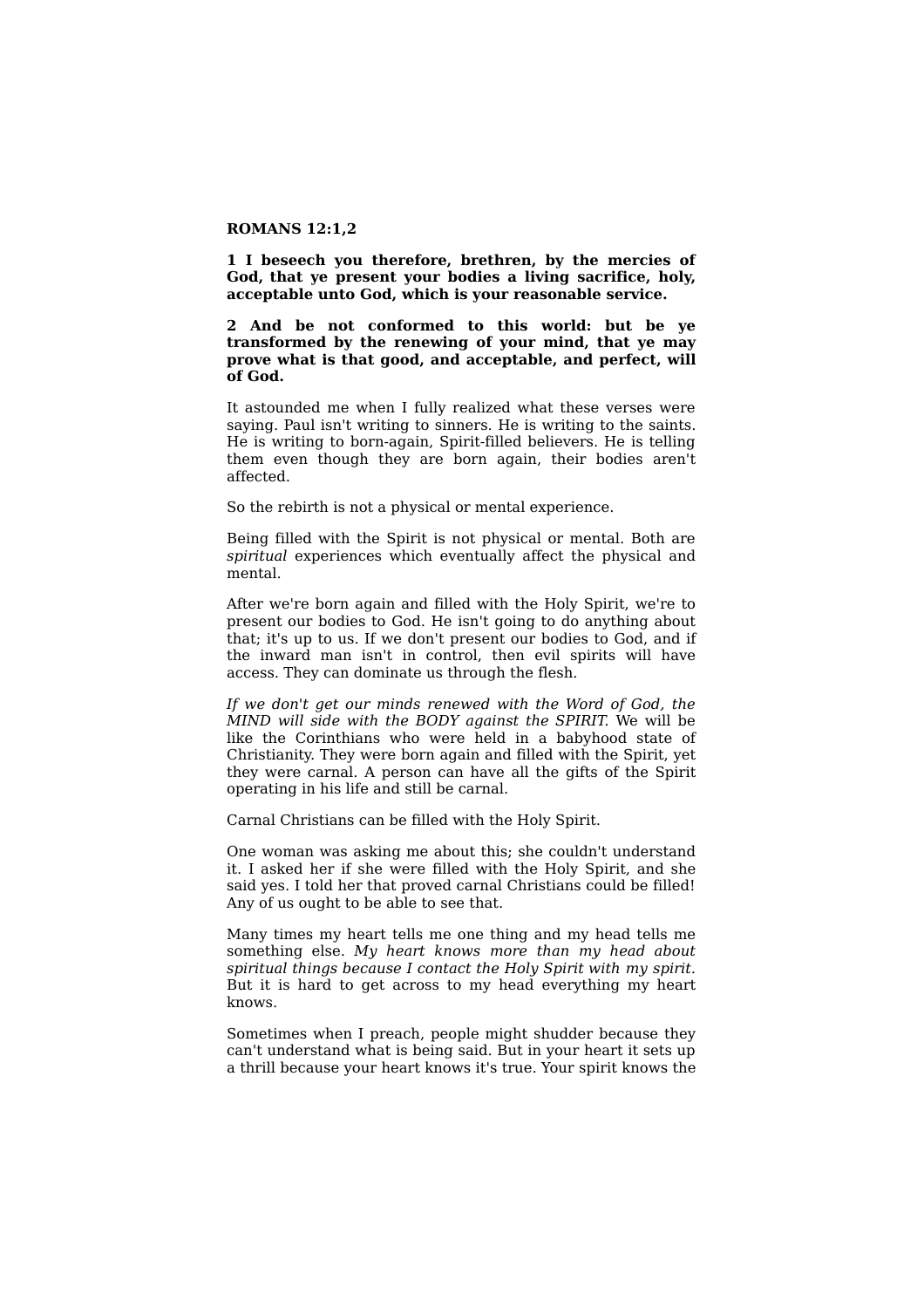#### truth.

#### *Dividing the Soul and Spirit*

In my studies it has always been very easy for me to distinguish between the body and the mind. But it becomes a little more difficult when it comes to dividing the soul and spirit. We've never gotten into it like we should. I've read textbooks used in theological seminaries and the way they present this subject is confusing. Only the Word of God can divide:

#### **HEBREWS 4:12**

**12 For the word of God is quick, and powerful, and sharper than any twoedged sword, piercing even to the dividing asunder of soul and spirit, and of the joints and marrow, and is a discerner of the thoughts and intents of the heart.**

You can't find in the Bible where the soul and spirit are spoken of as the same thing. I've talked to some great preachers and teachers who say that the soul and the spirit are the same thing, but they can be divided.

That can't be true; they can't be the same thing. In First Thessalonians 5:23 Paul says, *"And the very God of peace sanctify you wholly; and I pray God your whole SPIRIT and SOUL and BODY be preserved blameless unto the coming of our Lord Jesus Christ.* " If they're one, why didn't he include them as one?

James wrote to Christians and told them to receive the engrafted word which was able to save their souls (James 1:21). That is the greatest need of the Church today. In John 3:6 Jesus said to Nicodemus, *"That which is born of the flesh is flesh; and that which is born of the Spirit is spirit.* " The New Birth is a spiritual birth. But the body and the soul still have to be dealt with. *You* do that. Paul said we should be transformed by the renewing of our minds.

We have read Psalm 23:3 many times: *"He restoreth my soul.* " The Hebrew word for "restore" and the Greek word for "renew" mean identically the same thing. You can restore a piece of furniture to its original condition.

We have to restore or renew our emotional realm. We do it with the Word of God.

Our spirits, however, are reborn. I'll never believe that a bornagain Christian *walking in fellowship with God* has a demon in his spirit. You can't find any Scripture to con-vince me of it. I do know that sometimes in the case of physical sickness there is a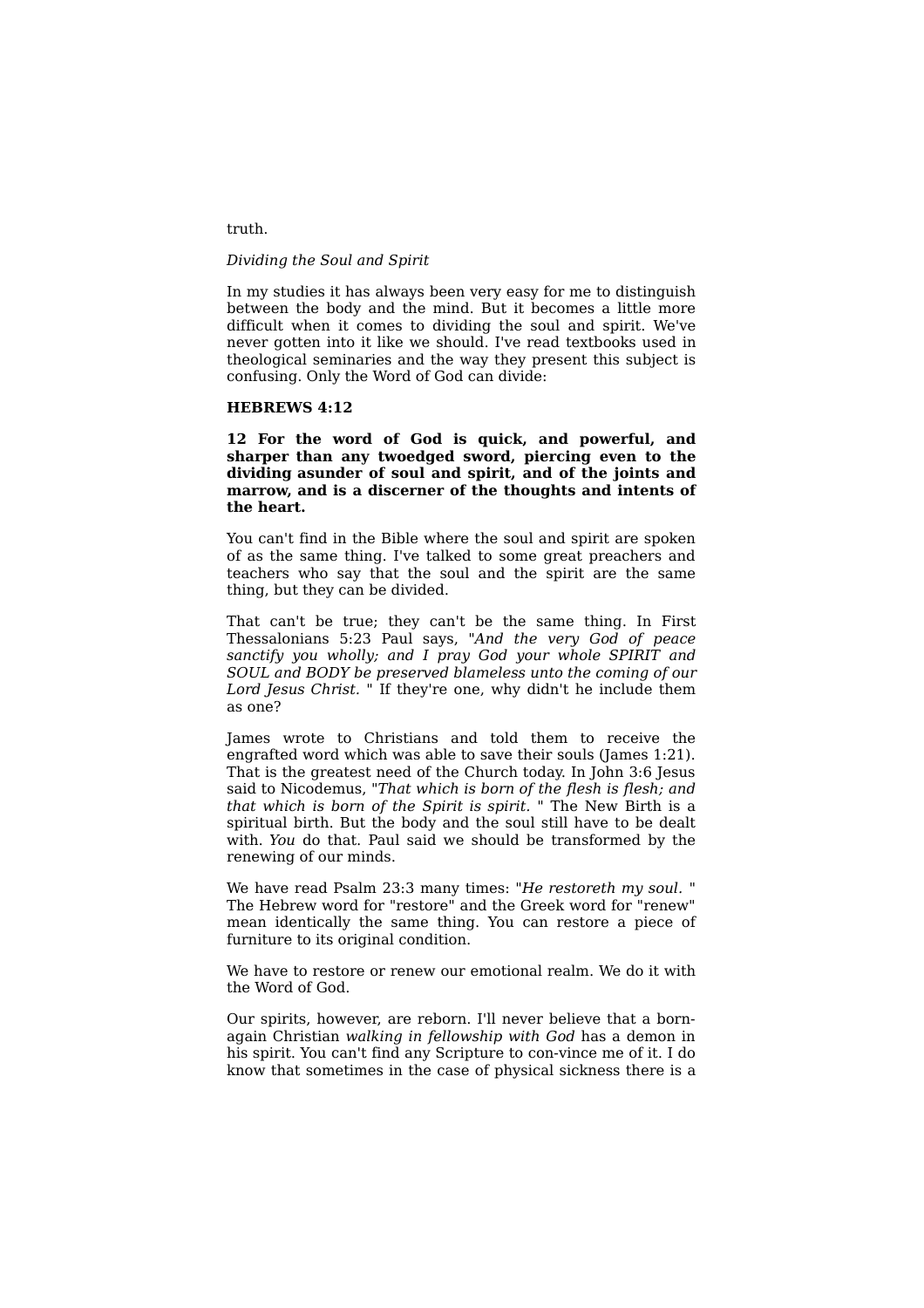spirit that has to be dealt with in the body.

In 1956, I was holding a meeting in a Full Gospel church in Portland, Oregon. On the last night of the meeting there was an unusual occurrence. I prayed for three small children who all were troubled with epileptic seizures.

Both the mother and father were saved. When I laid my hands on the first child, I knew a spirit was causing the seizures. Sometimes sickness can be just a physical thing, but I knew this time it was a spirit. (I do believe, though, that the devil is always behind it.) So I cast that spirit out. When I laid hands on the second child, I had the same manifestation; I cast that spirit out. When I laid hands on the third child, I had the same manifestation again, and cast the spirit out.

The next year when we were in Vancouver, Washing-ton, the parents came to visit our meeting and told us the children never had had another seizure. The youngsters hadn't been demon possessed; they had merely allowed this spirit to get into their bodies. Others have allowed demons into their souls.

#### *Demons in the Emotional Realm*

You know my testimony of how I was raised up from the bed of sickness. My mother used to tell me she wished she could take my place. But her own life had been a tragedy. Demons of worry, depression, and oppression got into her emotional or soulish realm and captivated her.

My daddy had left when I was about 5 or 6, leaving her with four little children to raise. He had come from a good family. In fact, my grandfather had been considered a millionaire before the crash of '29. My daddy, however, had been the only son, and after he got married, he wanted everyone to continue giving things to him. He had been set up in business, but he lost a lot of money.

My mother married him anyway and said if she made her bed hard she would lie on it. She didn't want to go back to her mother, so she tried to make a living for us herself.

All the trouble she had began to affect her mentally and physically, and she began to lose her sight until she became totally blind. A little dog would lead her to work.

She worked when she was blind and no one knew it. When it was finally discovered, she had to quit.

The doctors who examined her said they couldn't find anything physically wrong with her that would cause the blindness except a nerve. She eventually had a complete nervous, physical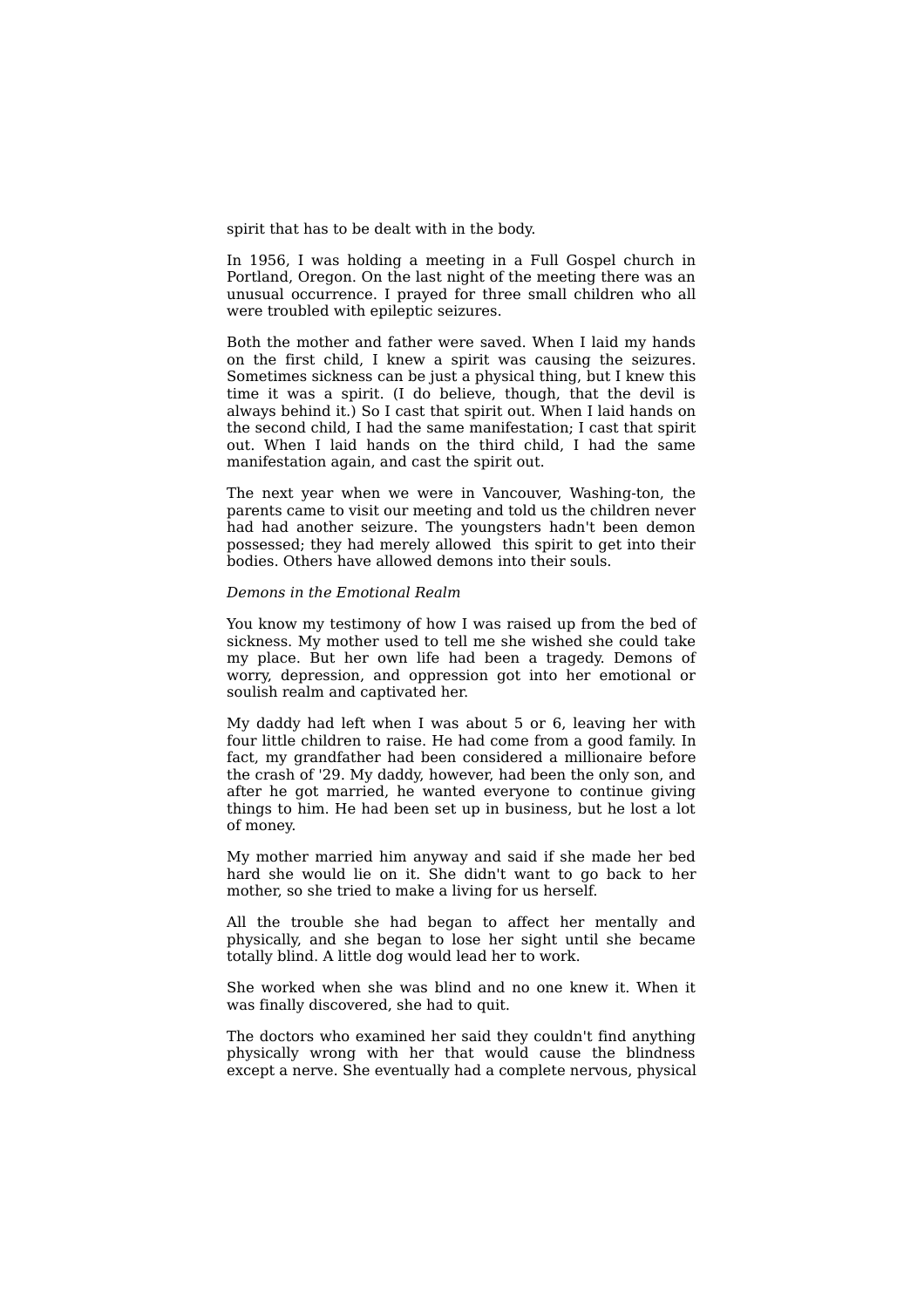and mental breakdown. But she still wouldn't ask for help.

One time we got real hungry and one of the neighbor children came out of his house eating a peanut butter and cracker sandwich. He broke it in two and gave me half of it. I took a bite and then fainted because of the hunger.

When his mother came out and saw me, she went to my mother's folks and told them how hungry I was. They came and got us and my mother gave up entirely. For several years she had mental problems and would even try to kill herself.

My mother was a Christian, but she didn't know how to believe God and appropriate His promises. It is so sad.

Somebody might ask, "If she had killed herself, would she have been saved?" Certainly, yes. She didn't have any remembrance of attempting suicide later. She would have denied it. Those demons of worry and oppression had simply gotten into her emotional realm.

#### *Deliverance for the Insane*

Years ago a woman told my wife and me that her sister was an inmate in the Wichita Falls, Texas, asylum. She said she had been believing God that I could minister to the sister. I said I would turn the matter over to my prayer group. We had a little group of women in the church who could pray heaven and earth together! They got answers!

About ten days after we had prayed, the authorities said this woman could come home on furlough. They sent a letter to her family saying she was no longer violent, but that she would always need institutional care. She had been in a padded cell for two years, violently insane. Her general health had deteriorated, and the authorities felt that if the change in environment didn't help her, she probably wouldn't live much longer.

I learned that this woman had been a Full Gospel minister, but when she had gone through menopause she had lost her mind. During that time a demon had gotten into the emotional part of her makeup. She either consciously or unconsciously yielded to that thing. She began to worry and brood and became emotionally upset.

In May 1943, she was brought to our parsonage. We were introduced to her and immediately she began to quote Scriptures. They started running out of her mouth like water. I didn't know what to do. I said anyone who knew Scriptures like that must really know God. Her eyes began to flash and she grabbed her hair and pulled it and said,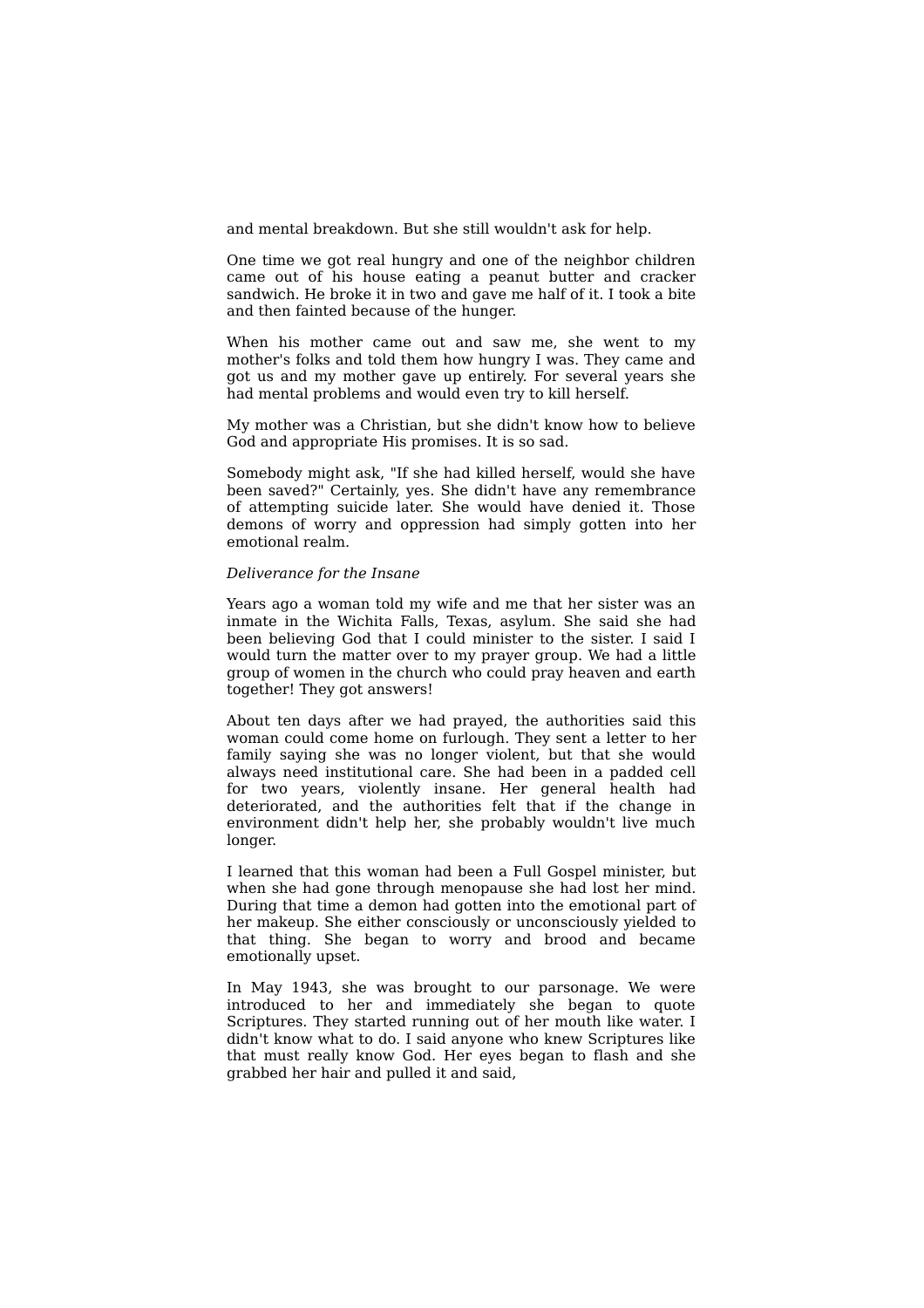"No!" She said she couldn't be saved because she had committed the unpardonable sin.

A spirit had gotten into her soul and had made her believe she had committed the unpardonable sin. The sister took hold of her and began to shake her to make her be quiet. We sat down and she never batted an eye.

My wife and I went to get a little red-haired woman from our prayer circle who really knew how to pray.

Thank God for people who know how to pray. While we were in the car waiting for her, I began to talk to the Lord about what had happened. I knew the woman merely could be sick. People can be sick in the head just as they can in the stomach. You can pray for them and expect God to heal them.

But I also knew an evil spirit could be the cause. In that case the spirit would have to be discerned and dealt with. I told the Lord that He was going to have to help me. I didn't know what to do. I spent my time praying this way until the woman came out, and then we all went back to our house.

We all started praying, and soon we were praying in the Spirit. The Holy Spirit wanted me to go stand in front of the woman and command the unclean devil to come out of her in the Name of Jesus. After much persuasion I did it. She didn't look any different afterwards; her sister bundled her up and took her home.

That was on a Saturday. On Monday afternoon her sister returned and asked us to pray because the woman had had an attack like she had when she first lost her mind.

She became violent. I told her the devil knew I had spoken the Word of faith and he had to go. I told her he was just tearing her before he left.

In the Bible, after Jesus rebuked an evil spirit in people, the devil would sometimes tear them before he came out.

I told her that after he did that she would be all right. Sure enough, that is what happened. When the attack was over, her mind was all right.

Since the woman was only on furlough, she had to go back to the institution. But later she was pronounced well and dismissed. I don't believe that this Full Gospel minister had a devil in her *spirit.* I do believe, though, that at a time in her life when she was nervous and unstable, she yielded to an evil spirit and it got into her *soul —* into the realm of emotion. It took over her mind and worked through her *body.*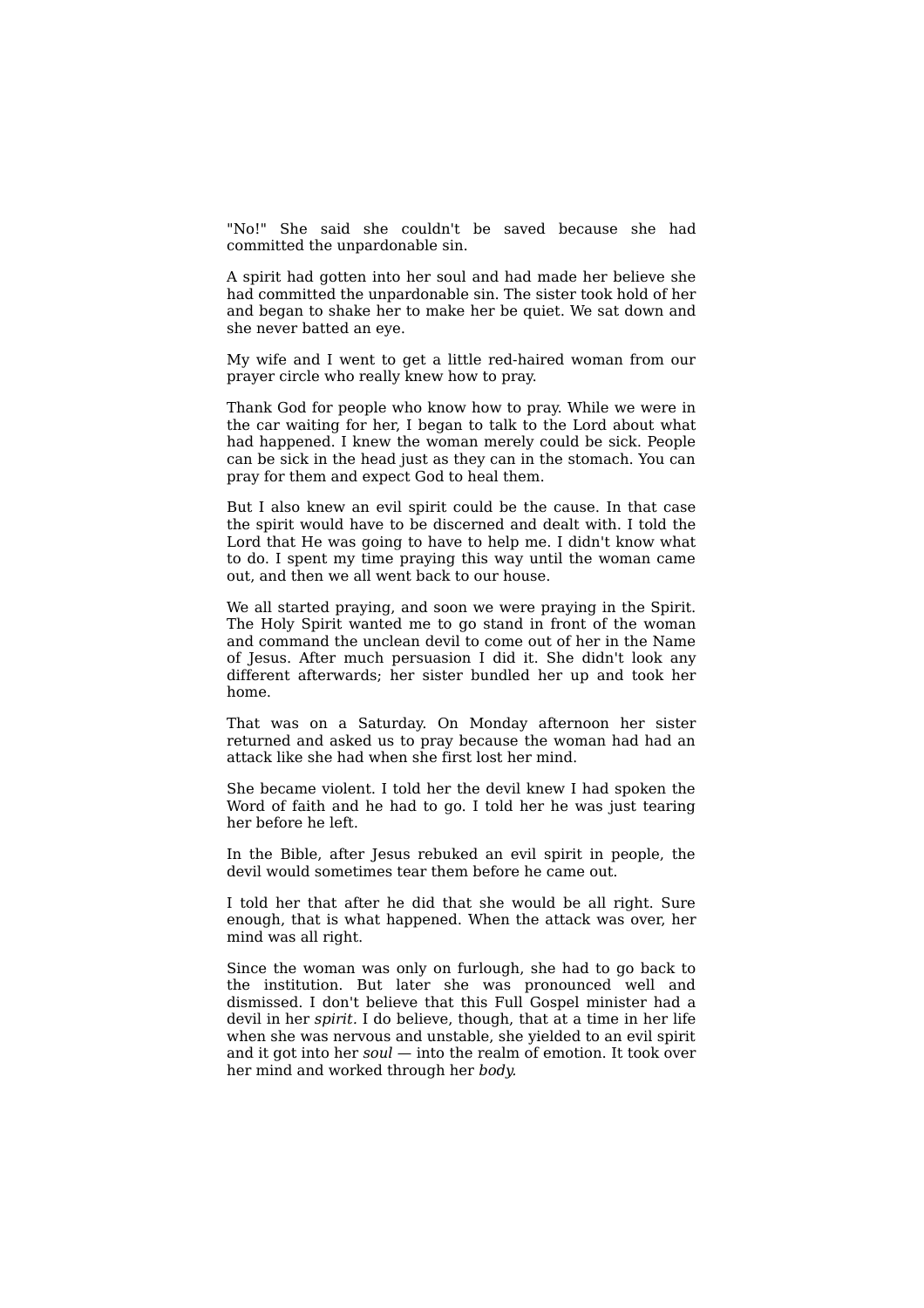#### *Demons in the Body*

I saw some things along these same lines while teaching in Forth Worth one time. A woman whom I knew came to me about a problem. She and her husband had pastored a church near me at one time. I knew she needed help before she even came to see me, so I began teaching public-ly instead of talking to her personally (I didn't want to embarrass her).

When she came to me she told me how much my teaching had helped her. She said it seemed as though a dark cloud had been lifted. She explained that a black cloud had hung over her head for a long time and she hadn't had anyone to whom she could talk. She said I had removed the cloud, but I told her God had done it. I told her I had taught on this subject for her benefit, since I knew all about her problem because Jesus had told me.

#### This woman's husband had been a wonderful Christian.

He was sweet, kind, and good. One day at a fellowship meeting where I was speaking I had heard him talking to some other ministers. He was nearing 70 at the time. He had been a pioneer in Pentecost, and he had had the baptism of the Holy Spirit before his denomination was even organized.

For years he never had gone to a doctor. He always had enjoyed good health, but finally he began to have trouble physically. The doctor found out he had high blood pressure. He figured this man wouldn't take any medicine, so he put him on a diet and told him to slow down.

Since the man's wife was also a preacher, the doctor said he should let her do some preaching while he took a leave of absence. He did let her preach a little, but he didn't take a leave. He soon began to feel better and decided he would get back in the harness. When he did, his blood pressure crept up again. So now instead of taking a leave of absence, he decided he would resign. He didn't want to be a burden to his church. (They should have been obligated to him, however, as he had established that church thirty years earlier.)

At this time I was 28 years old, and this man was old enough to be my grandpa. The Lord started talking to me about him, and I knew he was missing God. I knew he shouldn't resign that church, but that afternoon he got up and resigned. He should have stayed there and had an income and let his wife do most of the preaching. He might have lived much longer if he had. But he left with no income and went to live with one of his sons, where he had a stroke.

Later he and his wife moved to Texas and he had another stroke. That was followed by a third stroke, although it didn't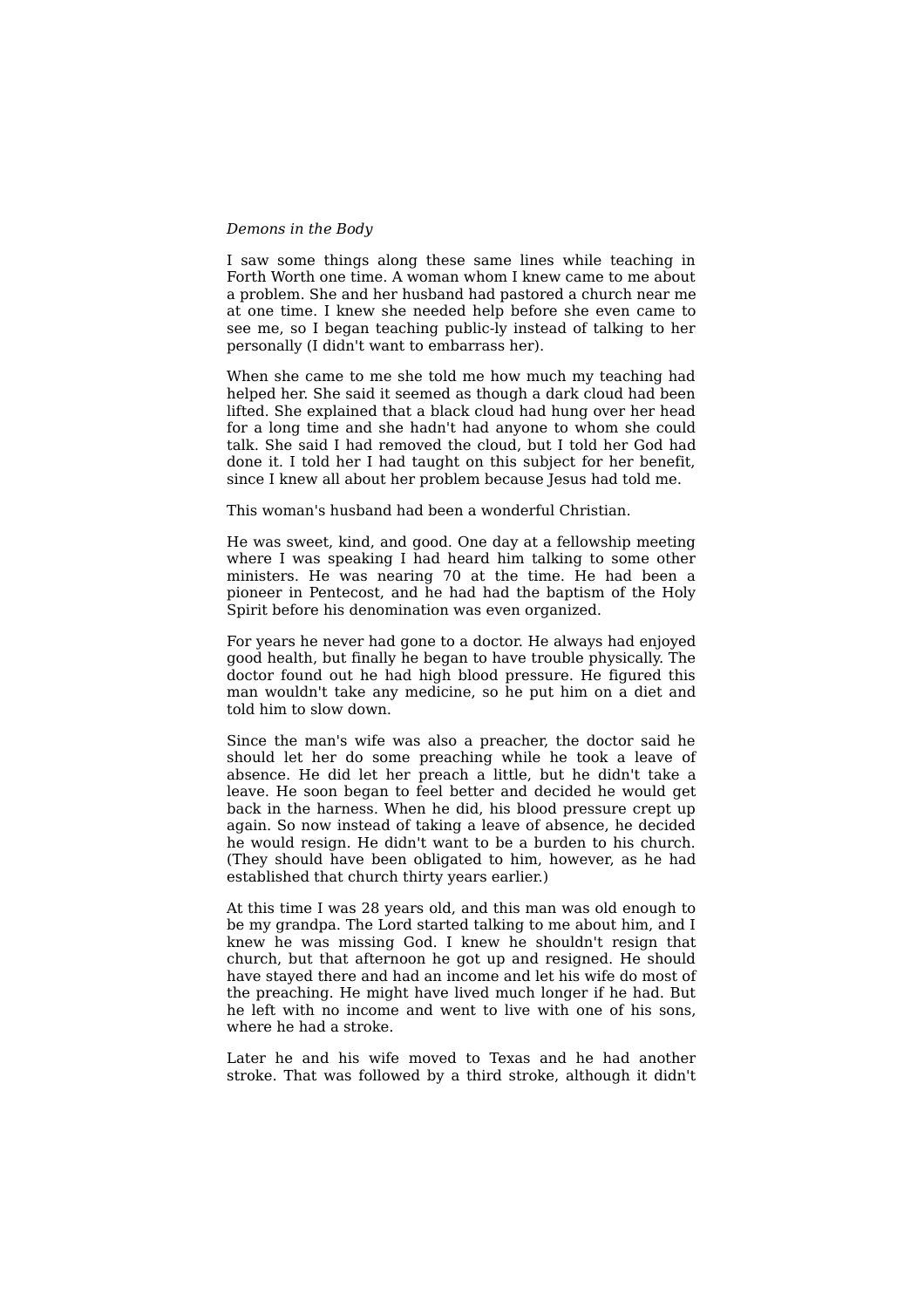kill him (he didn't die until after the fourth stroke).

His wife told me later that she and her daughter had been with him in the hospital. He was partially paralyzed.

At times he wasn't himself. When she came into the room he would sometimes say to her, "You old So-and-so," and with his good leg he would kick her and knock her around.

They would pray and pray. He would pray in tongues and be all right for a while, but he never did get delivered.

His wife said that after hearing me she knew what she should have done. In her husband's brain were depleted brain cells and he couldn't use one arm. *He couldn 't oversee his body, so the devil came to take advantage of him, operating through his body* — *not his spirit.* She realized she should have stood there and commanded the devil to take his hands off God's property. I assured her he would have done it.

#### *An Unusual Case*

Evil spirits get into some people when they are children, and even though the person gets born again later, the spirits are in the soul. These demons that attack in the physical and soulish realms must be discerned and cast out.A preacher told me once about his mother, who was some 80 years of age and was an old-time saint who had been filled with the Spirit for years. He said she had had a stroke and couldn't talk. She could hear but she couldn't answer. He would ask her a question and tell her to raise one finger if the answer were "yes" and two fingers if the answer were "no." She always would raise her fingers, so he knew she could hear.

When the family would pray she would burst out praying in tongues with them, yet she never would say a word in English. He asked me why this was. I told him the Holy Spirit is not in your head but in your spirit, and all her trouble was in her head. Her vocal chords were just as good as ever.

When you speak in tongues, you speak out of your spirit. Paul said that his spirit prayed. Deaf and dumb people speak with other tongues when they receive the Holy Spirit, because they speak out of their spirits.

#### *Healing of a Marriage*

I was holding a meeting in a certain place, and for three nights in a row a young married woman would stay at the altar, crying pathetically, after everyone was dismissed.

She would pray in tongues. I knew it was her spirit crying out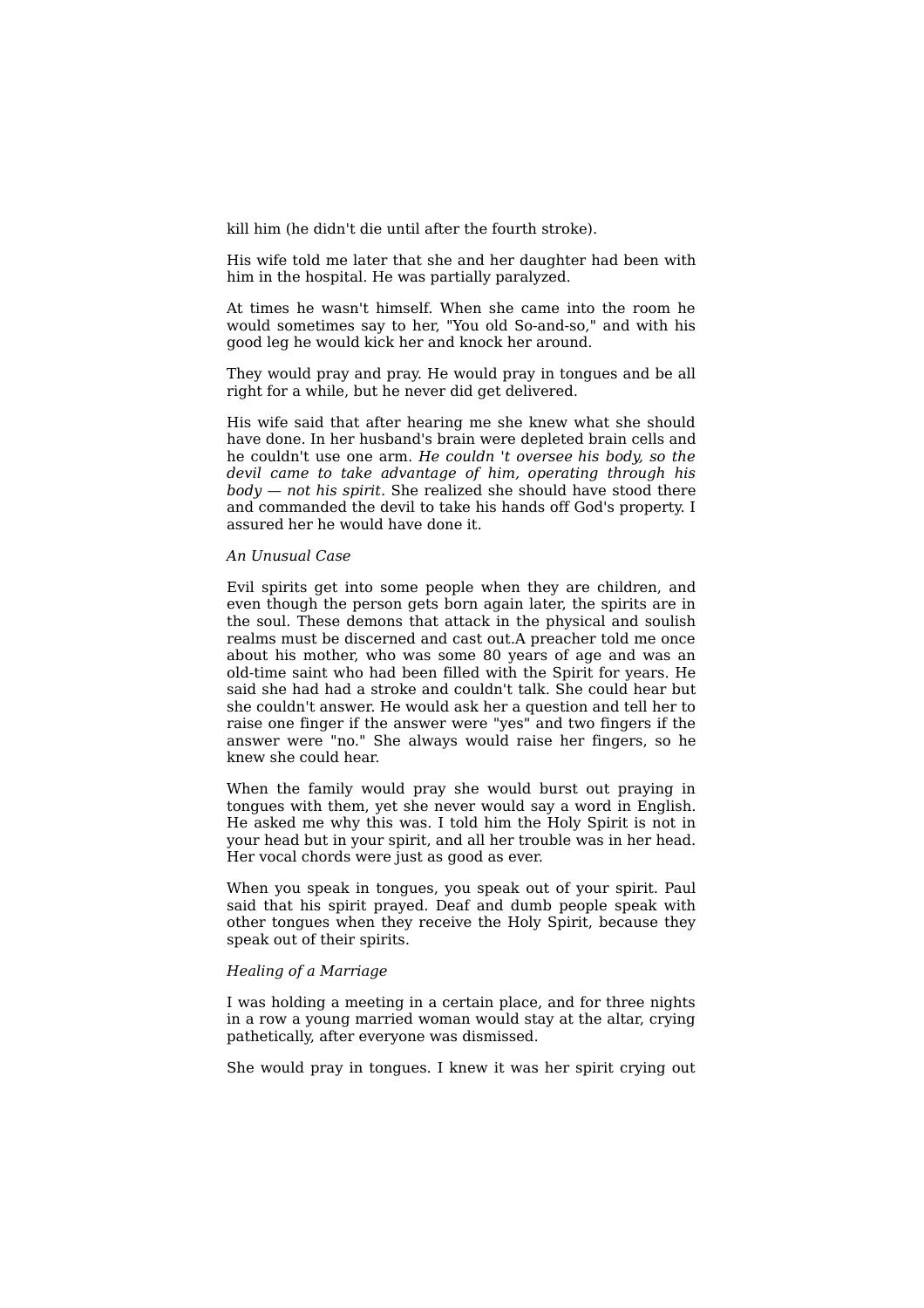for help and deliverance. I asked the Lord to show me how to help this young woman.

Suddenly I had a vision of her when she was 9 years old. I saw her coming home from school one day, and when she came into the house she found her mother in bed with another man. You can understand what that would do to the emotions of a 9 year old.

She was now in her 20s. I saw in the Spirit that her trouble was marital trouble. I saw that she had been married two years but because of this emotional block was unable to consummate the marriage. It was breaking the marriage up.

I went to the pastor and asked him if he knew what was wrong with her. He asked if I did, and I told him I did because the Lord had shown me. He said if I knew what to do, I should go ahead and do it. He had prayed and fasted and talked to both of them, but she was getting ready to leave her husband. He wasn't even a Christian, but she was saved and filled with the Spirit.

I went to the young woman and asked if I could speak to her. She said I could. I asked her if she knew what was wrong with her. Then she asked me if I did, and I told her yes. She asked if the pastor had talked to me and I said no.

I told her about my vision. She thought I was a fortune teller, but I told her what I had experienced was from the Spirit of God. After that, she told me that what I had seen was exactly what had happened. She said she loved her husband but never had been able to be a wife to him.

I told her that it was wrong for her mother to be in bed with another man, but that marriage wasn't wrong. After giving her a Scripture and talking to her, I laid hands on her and cast that thing out.

The next year I went back to preach a meeting there and she and her husband had a bouncing baby boy whom they had named after me. The husband was now saved and filled with the Holy Spirit. The home was together.

I don't believe that woman had anything in her spirit.

But this thing that had gotten into her emotional realm or soul when she was 9 years old still dominated her and had to be dealt with.

Now can you understand why we have problems in our churches? We sometimes act as though problems don't exist. But there is a day coming (we're in the edge of it right now) when we'll see and know these things as we ought. We'll not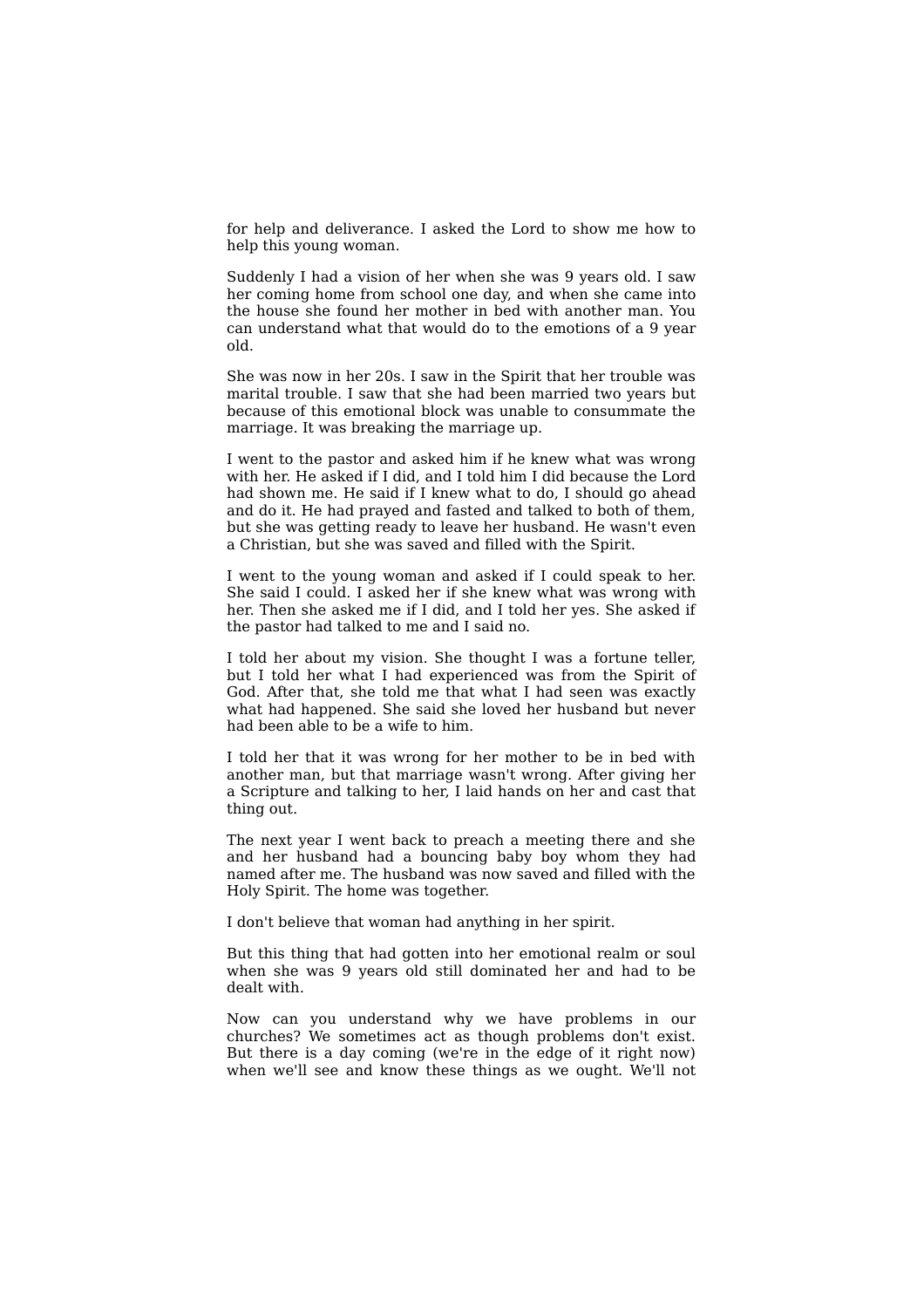have to go out in the world to the unsaved for help. People in the church shouldn't go to unsaved marriage counselors for help. There's help in God.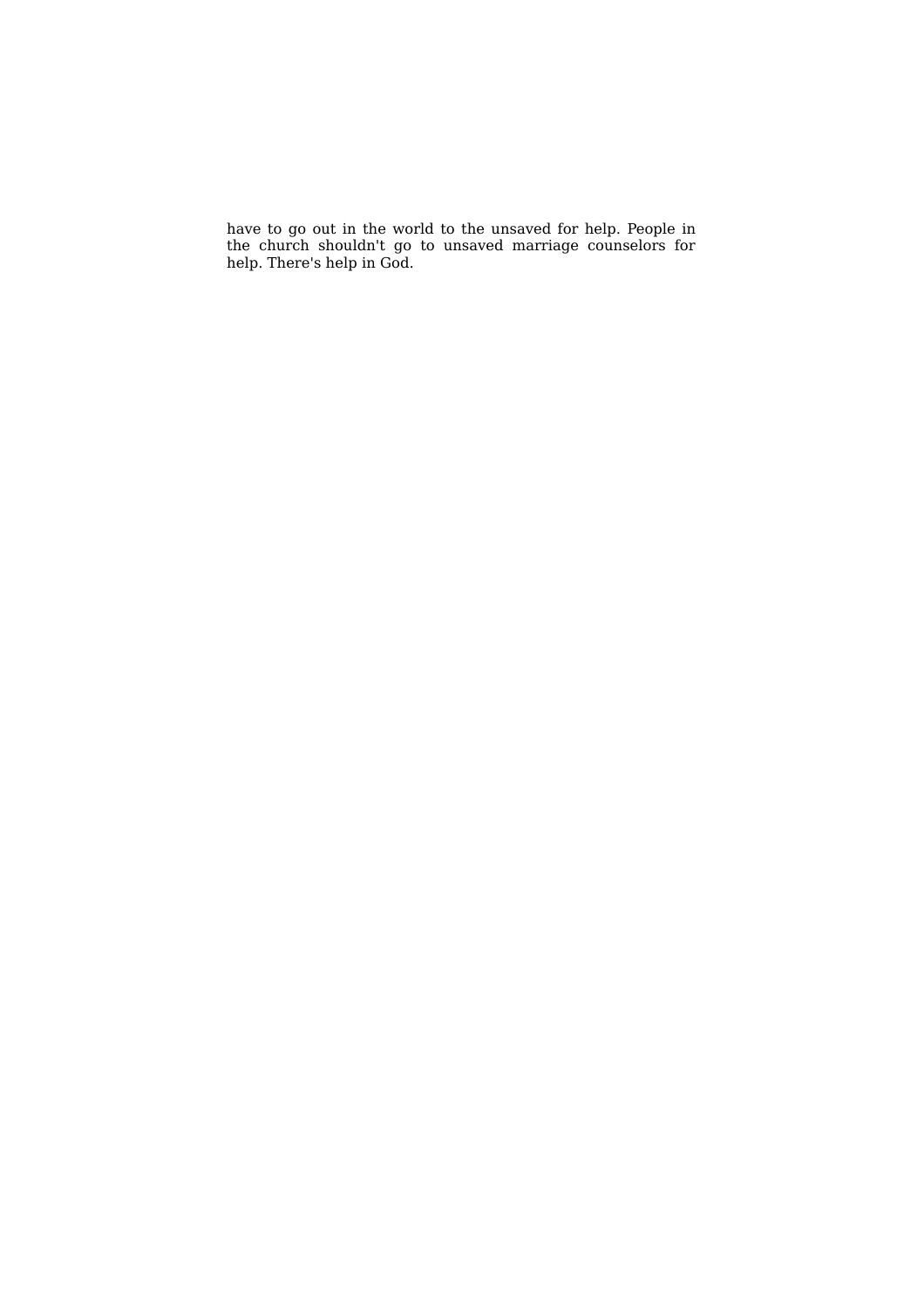# **Chapter 2**

#### *How To Deal With Evil Spirits*

We have found from the portions of Scripture referred to in Volume One that Satan was, in the beginning, a covering cherub, but that he and his angels are now fallen beings. We found also that these beings seek embodiment in man.

We read how an unclean spirit tries to go back into the same man it has come out of (Matt. 12:43-45). Let's not give the devil any more room to move in. We also have the record concerning the madman of Gadara who had a legion of demons in him.

Some time ago I was watching a television newscast in one of our larger cities. A medical doctor was being interviewed while he was visiting a scientific convention in that city. During the course of the interview the reporter mentioned the strides that had been made in medicine.

The doctor smiled and said the greatest thing they'd done was to prove Jesus Christ was a fake. This seemed to "jar" the reporter.

The doctor went on to explain what he meant. He said they had exploded the idea that there is such a thing as a demon having something to do with sickness. He said, in fact, that there is no such thing as a devil or demon.

That man was motivated by a demon and didn't realize it. He was in darkness. There *is* a spirit world, and that world is even more real than this physical world. Out there in that spirit world, there is God. Out there in that spirit world, there is the devil. Out there in that spirit world, there are angels and demons. We have to deal with them in our earth walk.

In Ephesians 6:12 Paul said, *"We wrestle not against flesh and blood.* " When we can recognize our enemies, we will be equipped to meet them; but if we don't know about them, we can unconsciously open the door to the devil.

Evil spirits not only seek embodiment in man, they seek to oppress man with sickness and disease. We saw that Peter called sickness and disease satanic oppression in Acts 10:38. We have a record in the Gospels that Jesus dealt with Satan and demons when dealing with disease.

The woman who came into the synagogue had a spirit of infirmity. (Whether or not there is an actual presence of a demon oppressing a body physically in sickness and disease,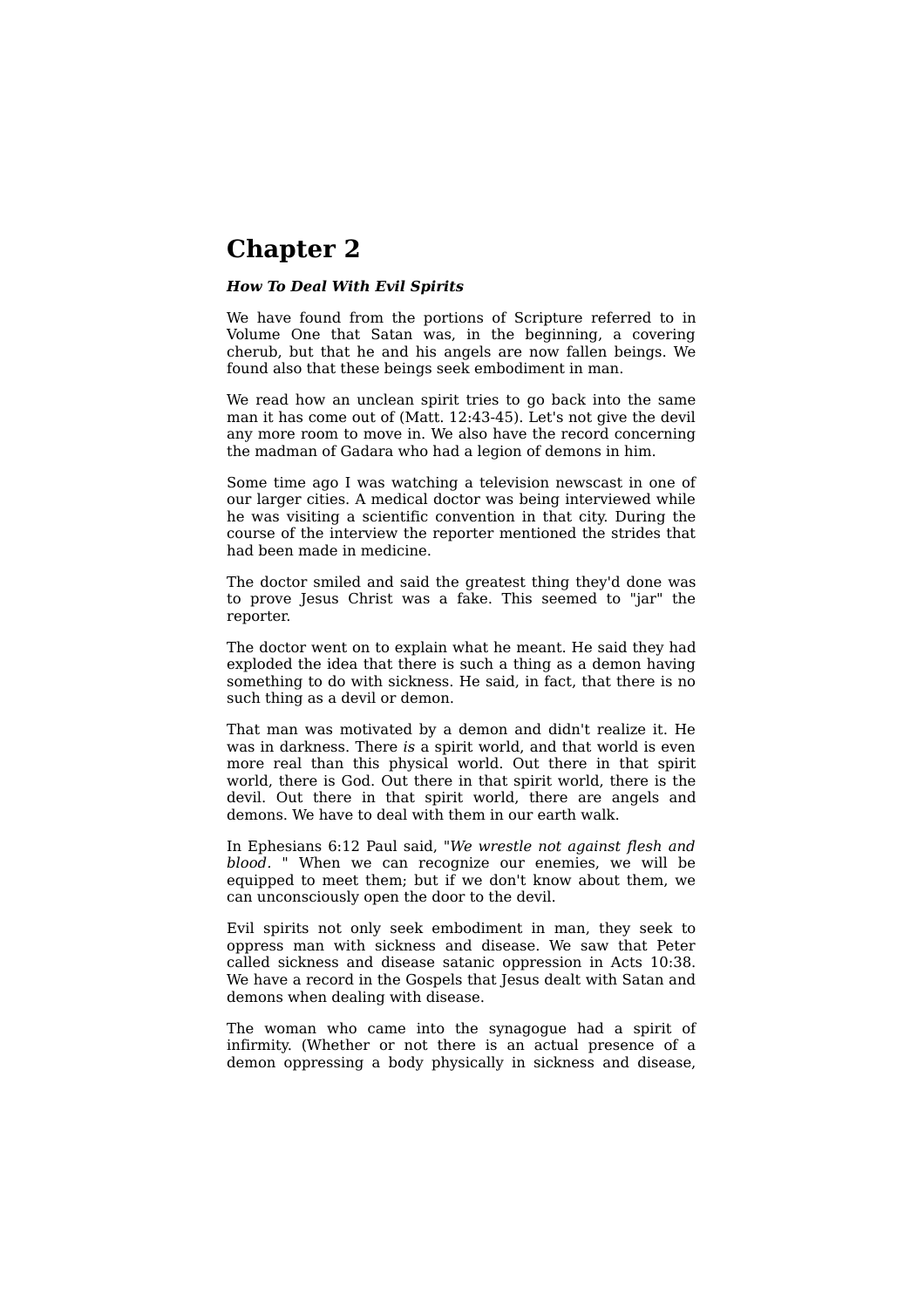you can be sure the devil is behind the whole thing.)

The Word of God tells us that when Satan is finally barred from human contact, there will be nothing that will hurt or destroy (Rev. 21:4). But we can exercise authority over the devil and over sickness and disease today in the Name of Jesus.

Someone asked me, "If the devil is behind sickness, why is it that some conditions will respond to medical science and can be helped? Can you treat the devil with medicine?" The devil lies back of everything that hurts or destroys. Men have learned through experimentation that certain things exercise authority over others.

Penicillin, for instance, will exercise authority over certain germs. But the Name of Jesus exercises authority over everything!

*Wigglesworth* 's *Deliverance* Smith Wigglesworth said that when he first received a gleam of light on the subject of divine healing, he and his wife decided they would go all out. They would trust God until they died. They wouldn't take any kind of medicine or see a doctor. That may sound extreme to some, but that was their conviction.

A short time later, Wigglesworth fell in the pulpit, doubled up with appendicitis. He was taken home, and people prayed all night with him. When morning came, he was worn out from the pain and suffering. He told his wife he believed this was his home call. He finally had a doctor examine him so an inquest wouldn't be needed. The doctor said Wigglesworth's appendix had burst and poison had spread throughout his system. There were no miracle drugs for it.

He said Wigglesworth would die whether he underwent an operation or not. The operation would only cause him to die more easily. Wigglesworth said he wasn't going to submit to an operation. He would just die.

Finally the doctor left. Wigglesworth was in a semi-conscious condition and would drift away now and then.

His wife was downstairs attending to the plumbing business. He heard the door open, and looking up, he saw an elderly lady about 82, and a boy who was 14 years old.

He knew this woman considered anything that attacked the physical body to be of the devil. He said he would have argued until doomsday about having a devil in him, but they didn't wait for any argument.

The boy jumped up on the bed, dug his fist into Wigglesworth's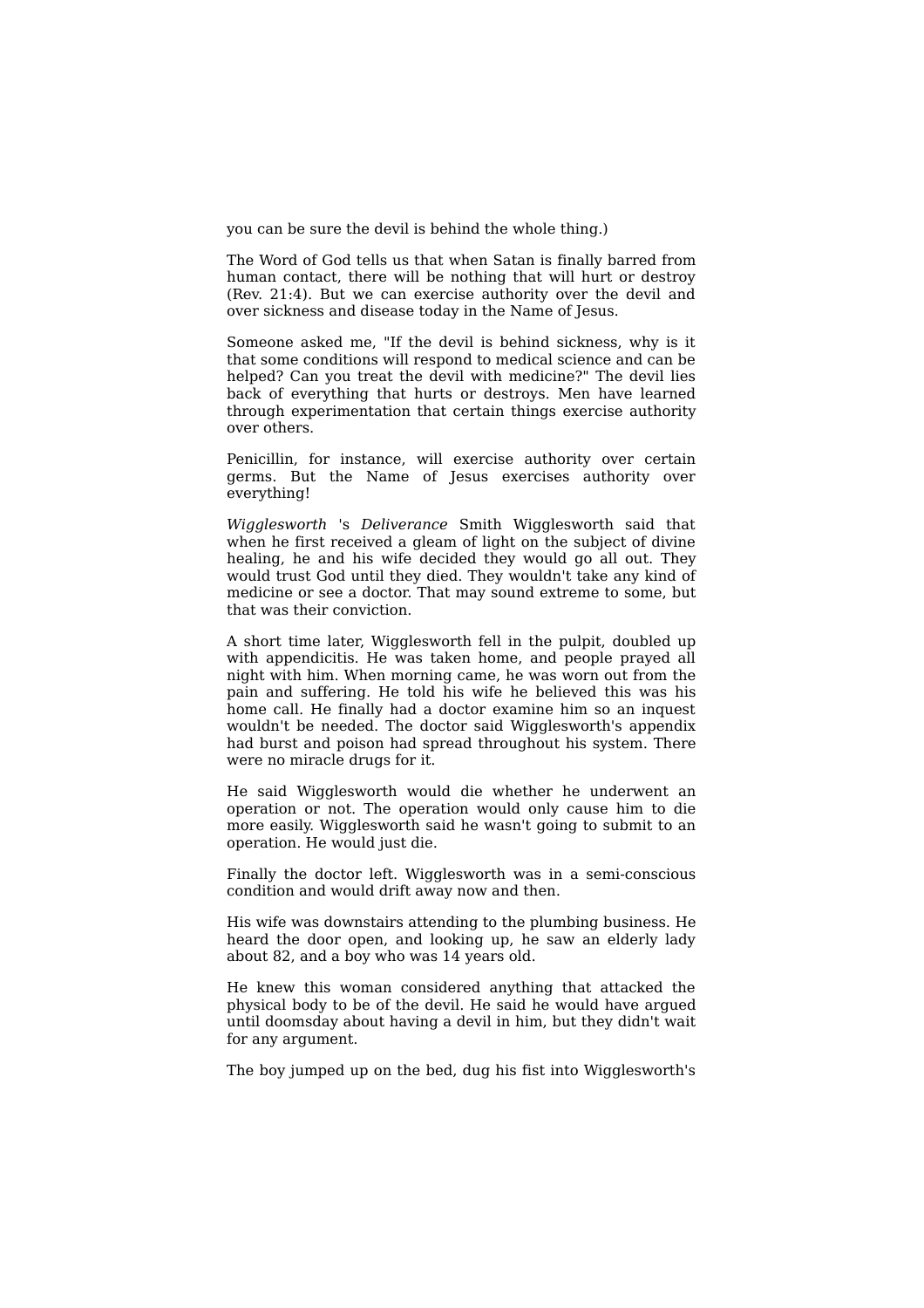side, and demanded the devil to come out in the Name of Jesus. Instantly Wigglesworth was all right. He said he got up and dressed, went downstairs, asked his wife if there were any orders in, and went out to do some plumbing.

When the doctor came back, Polly Wigglesworth ran to him and told him her husband was out on a job. The doctor remarked that Wigglesworth "would be brought back a corpse." In his meetings, Wigglesworth used to say that he was that corpse.

He said after that, he prayed for people with appendicitis on every continent of the earth. He always would dig his fist into their side and command the devil to come out in the Name of Jesus. He said he'd never had a case yet in which a person wasn't up and dressed in 15 minutes.

#### You can't arque with success!

A Full Gospel minister once told me that this couldn't be true. He said if a spirit were causing sickness, how could you cut a spirit out of a person? He noted that people can be operated on for appendicitis and afterwards they're all right. So he said that couldn't be the devil, because you can't cut the devil out of a person.

This makes me think of a preacher who told on the radio about a church member whose husband was a scoundrel.

The man would come home drunk and beat her up. She kept requesting prayer for him. One time she came in to talk to this minister. He told her she should just knock the "hell" out of him with a ball bat when he came in like that. But you can't *knock* the devil out of people.

You can't *cut* a spirit out of a person either. Yet, if a certain part of the body were affected by a spirit, then naturally, when that part was cut out there wouldn't be anything for the spirit to affect. It isn't a matter of cutting out the devil — that ought to be plain enough.

#### *Use Your Authority*

These spirits do oppress people, whatever kind of spirits they are — that is how they operate.

There are degrees of demonic *oppression.* Sometimes a person is more oppressed than he is at other times. There also are degrees of *possession* — a person can be more or less possessed.

But, thank God, we're the ones who have authority in this life. We can determine, by taking advantage of what belongs to us,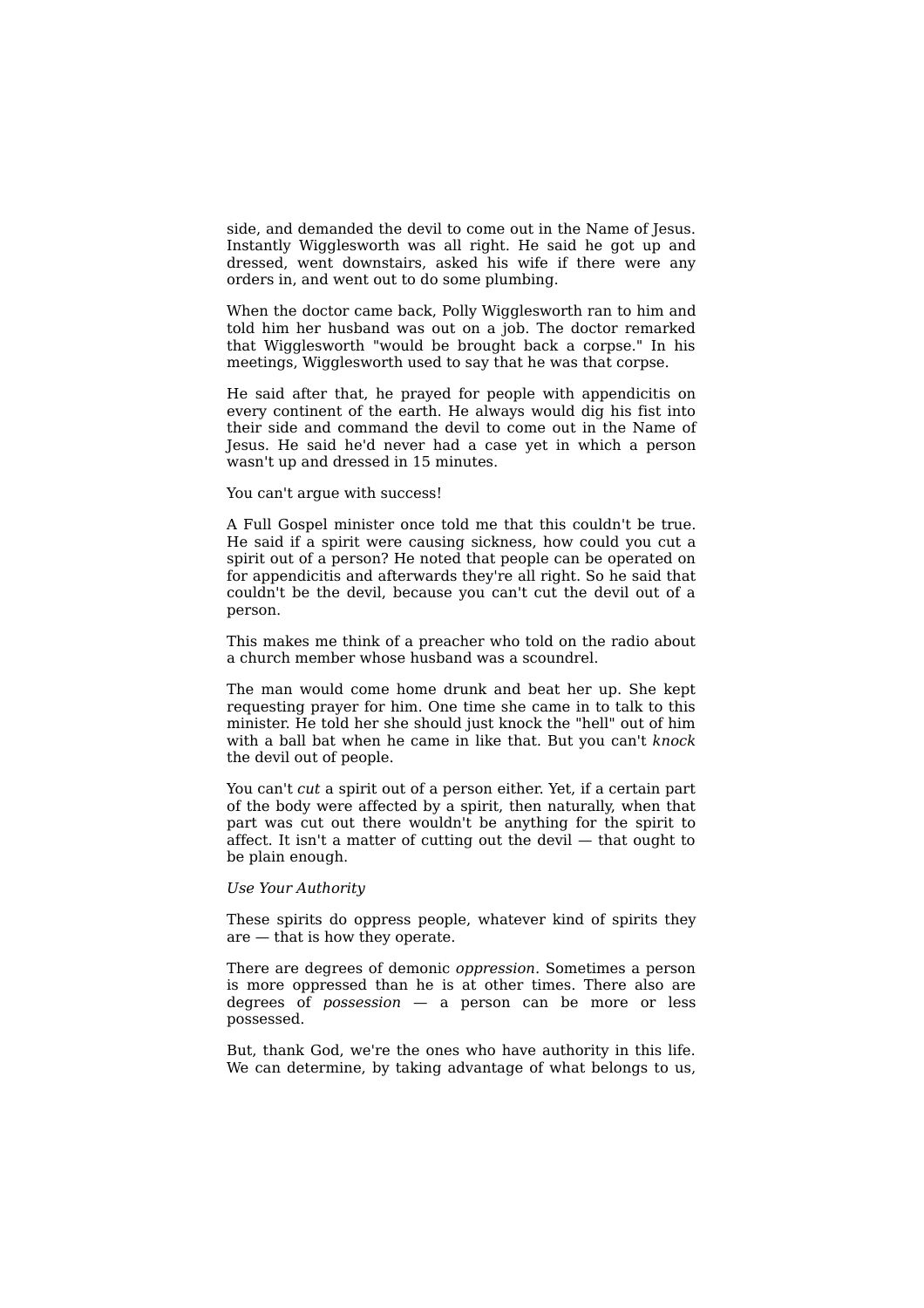to be overcomers, controlled by the Spirit.

I will never forget when the Lord appeared to me in a vision in 1952 in the state of Oklahoma. He said, "I'm going to talk to you about the devil, demons, and demon possession.

This experience lasted about an hour and a half. Jesus stood before me as I knelt. Suddenly an evil spirit that looked like a monkey jumped up between us and caused a black cloud to appear. I couldn't see Jesus, but I could hear Him. He kept right on talking. Meanwhile, the spirit threw his arms and legs out and hollered in a shrill voice,

"Yakety-yak, yakety-yak, yakety-yak."

He kept on acting that way and thoughts ran through my mind faster than machine gun bullets could fire.

I thought, *Dear Lord! I'm missing what Jesus is saying* (instruction He was giving me about dealing with the devil). I heard the sound of His voice, but I couldn't distinguish the words because of this "yakety-yak"

business. I couldn't see Jesus because the cloud was there.

Then I *thought, Doesn't Jesus know? Doesn't He know I'm not hearing Him? Why doesn't Jesus do something about it? Why does He allow it?*

Finally, in desperation, I spoke to the spirit. I said,

"I command you to shut up in the Name of Jesus!"

When I said that, he hit the floor like a sack of salt: "kerplop." The dark cloud disappeared, and I could see Jesus. Then Jesus said something that absolutely astonished me — something that upended my theology.

(We get so concerned about theology that we miss the Bible.)

Jesus pointed to that little fellow lying there (and not only lying there — he was shaking all over, trembling from head to foot and whining). Jesus said, "If you hadn't done something about that, I couldn't have."

#### *Listen and reign! Let it slip by you and be in slavery!*

In my astonishment, I said, "Lord! I know I misunderstood You. I'm sure I did. You didn't say you *couldn't" —* and I pointed to that little fellow still lying there whimpering and shaking all over — "You said You *wouldn't,* didn't You?"

Jesus said, "I said,"  $-$  and He pointed to him  $-$  "if you hadn't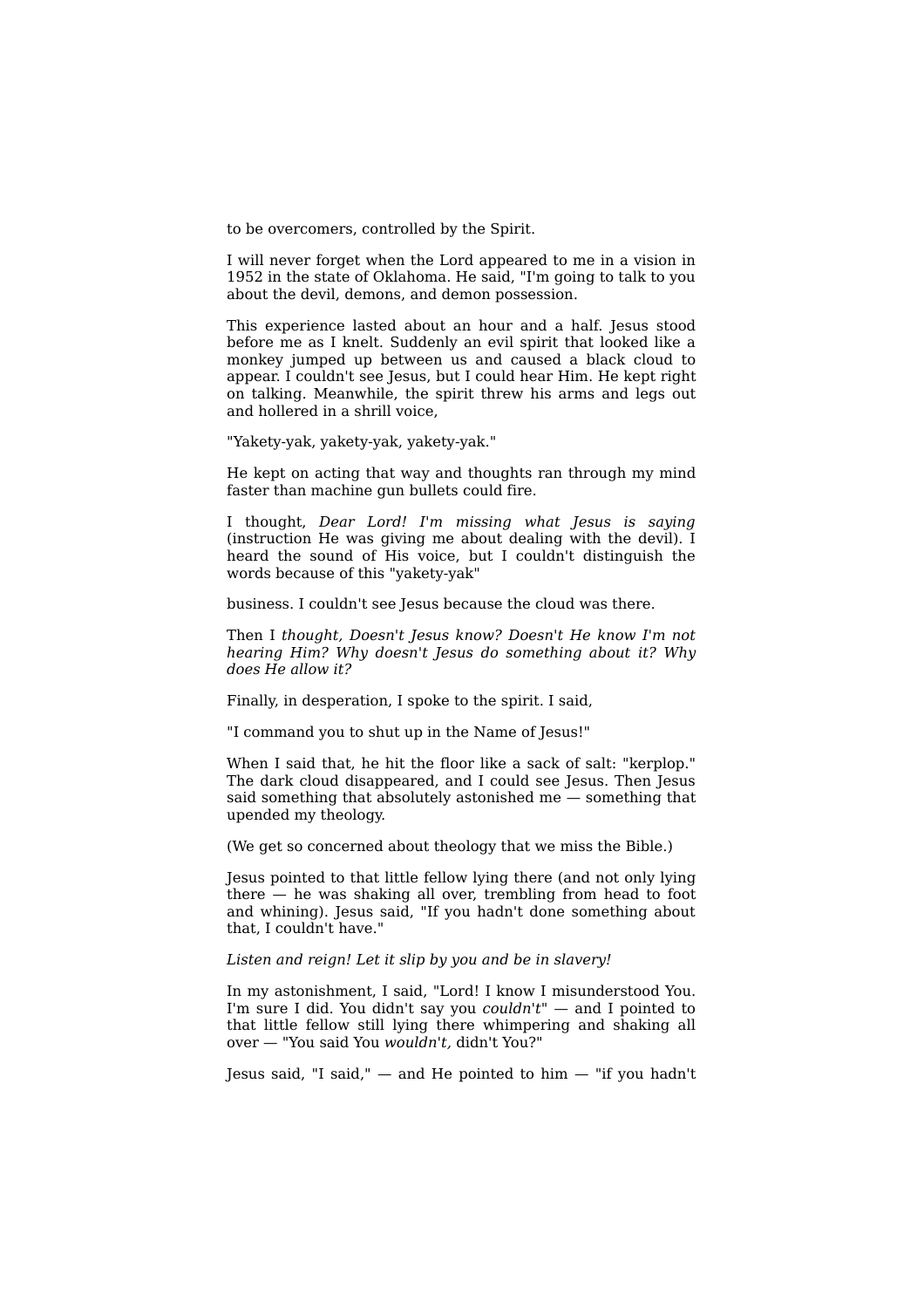done something about that, I *couldn't."*

Now understand "that" didn't include just the demon; it included the dark cloud that shut off the vision of Jesus and heaven. It included communication that didn't get through prayers, or whatever.

I said, "Lord, I know something happened to me. You didn't say You *couldn't;* You said You *wouldn't,* didn't You?"

And very emphatically He said, "No! I didn't say I *wouldn't;* I said I *couldn't."*

"O dear Lord," I said. "I can't accept that. It's against everything I've ever believed! It's against everything I've ever preached!"

I said, "I won't accept any vision unless You can prove it to me from the Bible — particularly the New Testament.

You said in Your Word, *'In the mouth of two or three witnesses every word may be established'* " (Matt. 18:16).

Do you think He got angry with me? No, He smiled so sweetly and said, "I'll go you one better; I'll give you four."

He said, "There's no place in the New Testament where the Church or Christian believers are told to pray against the devil. To pray against the devil is to waste your time."

When He said that to me I said, "Dear Lord! I've wasted so much time!"

He said, *"The New Testament tells believers themselves to do something about the devil. And if they don't, there won't be anything done. I've done all I'm ever going to do about the devil."*

That came as a real shock to me. "Now," He said, "I'll give you the four references which prove that. First of all, in Matthew 28, when I arose from the dead, I said, *'All power is given unto me in heaven and in earth'* (Matt. 28:18). The word 'power' means 'authority.' " (If you stopped reading right there you'd say, "Why, dear Lord Jesus, You do have authority here on the earth.") But He said, "I immediately delegated my authority on earth to the Church." In Mark 16 we are told to go into all the world; *we're* authorized to do that.

#### **MARK 16:15-18**

**40 And he said unto them, Go ye into all the world, and preach the gospel to every creature.**

**41 He that believeth and is baptized shall be saved; but he**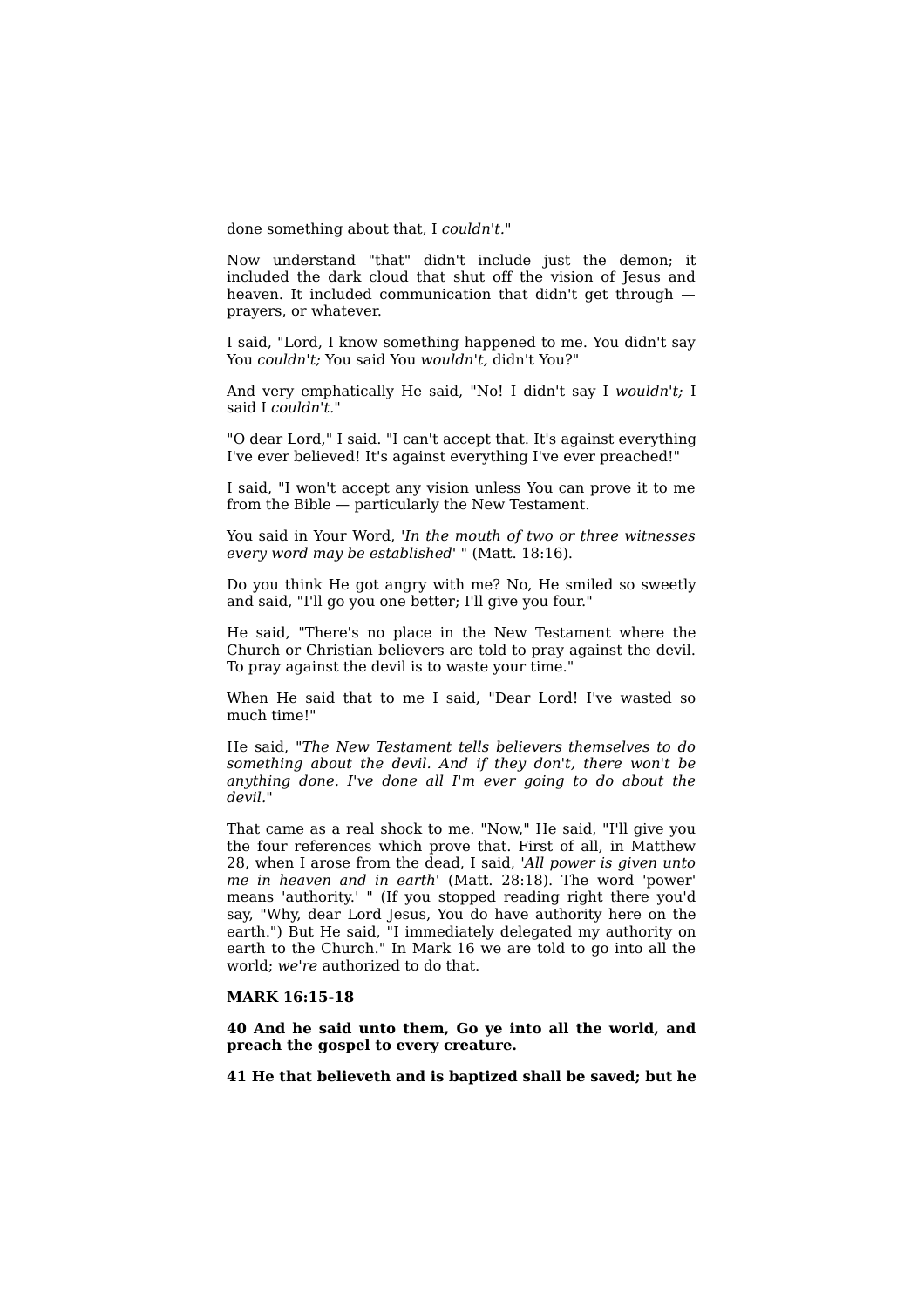**that believeth not shall be damned.**

**42 And these signs shall follow them that believe; In my name shall they cast out devils; they shall speak with new tongues;**

**43 They shall take up serpents; and if they drink any deadly thing, it shall not hurt them; they shall lay hands on the sick, and they shall recover.**

Jesus said to me, "Not one time does any New Testament writer tell you to pray to God or to Me, the Lord Jesus Christ, to do anything about the devil. Every single time they tell *you* to do it. *You're* the one who has authority. *You're* the one who's to rule."

The next reference He gave me was James 4:7: *"Submit yourselves therefore to God. Resist the devil, and he will flee from you.* "

Now, as Jesus said, you couldn't do that if you didn't have authority over the devil. James is writing to believers.

This is not something to be foolish about. One preacher told me he had the devil on the run. He said the trouble was, *he* was running and the devil was after him.

James says to resist the devil and he will flee. I looked up the word "flee" to get a clearer knowledge of it. One shade of meaning was "to run from as if in terror." The devil will run from you in terror. Most people are running from him in terror. They're talking about what he's doing and how he's keeping them sick and unsuccessful. They give the devil dominion over them. But let's talk about what God's Word says. Let's talk about the authority we have because of the Name of Jesus.

Sometimes people wonder why heaven seems unreal to them. (The devil is trying to blot it out.) They wonder why it seems they can't get through. (The devil is trying to cut heaven off.) They pray and wonder why God permitted a certain thing. (He has already said for you to do something about it.)

The fourth Scripture is Ephesians 4:27: *"Neither give place to the devil.* " Jesus quoted that to me, saying, "That simply means, 'Don't let the devil have any place in you.' "

He said, "That means the devil can't take any place in you unless you let him. That means you've got the authority."

Sometimes I'll put up with things when I know they ought not to be. Finally I'll put my foot down and tell the devil he's gone far enough. I tell him to stop.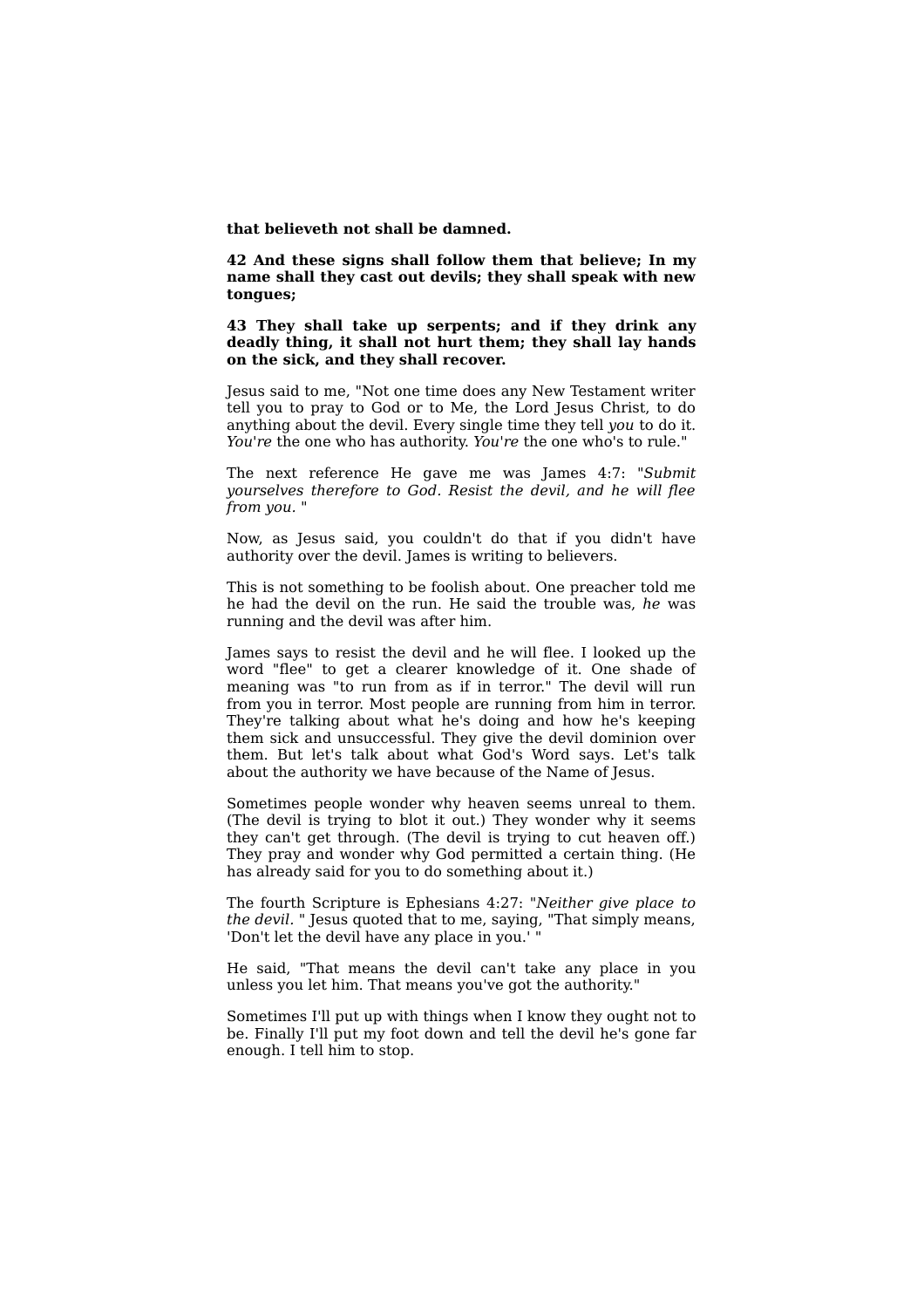God said in His Word for *you* to resist the devil. God is trying to get us to exercise what really belongs to us.

And although we don't have authority over human spirits, any Christian can take authority over the evil spirits *behind* such harassment. In the privacy of your own home, you can deal with the situation by saying, "You foul spirit that is operating through So-and-so (call their name), embarrassing, intimidating, hurting, deterring the ministry of this church, I command you to stop in Jesus' Name!"

#### *Demons in the Church*

One Pentecostal pastor who got some of my tapes on this subject said three men in his church had been causing him trouble. All three were born again and filled with the Holy Spirit, but anybody can yield to the devil. That doesn't mean you're unsaved because you yield to him.

(If it did, there would be no one saved today!) But sometimes, when something goes wrong in the church, people begin to operate in the natural, thinking, *Well, I don't like that,* or *The pastor is exercising too much authority.* And then the devil will bring other thoughts to their minds, and before long they're doing the devil's work, trying to undermine the pastor.

This was the case with the three men in this pastor's church. He had tried to deal with the problem by bring-ing it before the church board and talking to each of them individually. That only made it worse. Each of them had friends who were going to follow them, resulting in three divisions in the church. The pastor had almost despaired, thinking, / *believe III leave. I'm tired of fighting it.*

In the process of time, I had a chance to visit with this pastor. He said, "You know what I did? I listened to your tape, sitting there in my study. And I got up right in my study and said, 'You foul devil. . . Now I command you, spirit, that is operating through . . . .' and I called each of the three men's names, 'creating confusion and division in this church, I command you to stop, in the Name of Jesus.' " He said, "I just sat back down and said, 'Bless God, that settles it.' "

He said to me, "Brother Hagin, I want you to know that in ten days' time, this situation straightened out.

In fact, those men became the greatest allies I had. The one who had caused the most trouble said, 'I don't know what in the world got into me. It seemed like some kind of influence came on me. But, thank God, it's gone. I want you to forgive me.' "

You see, some kind of influence had come upon him, and he had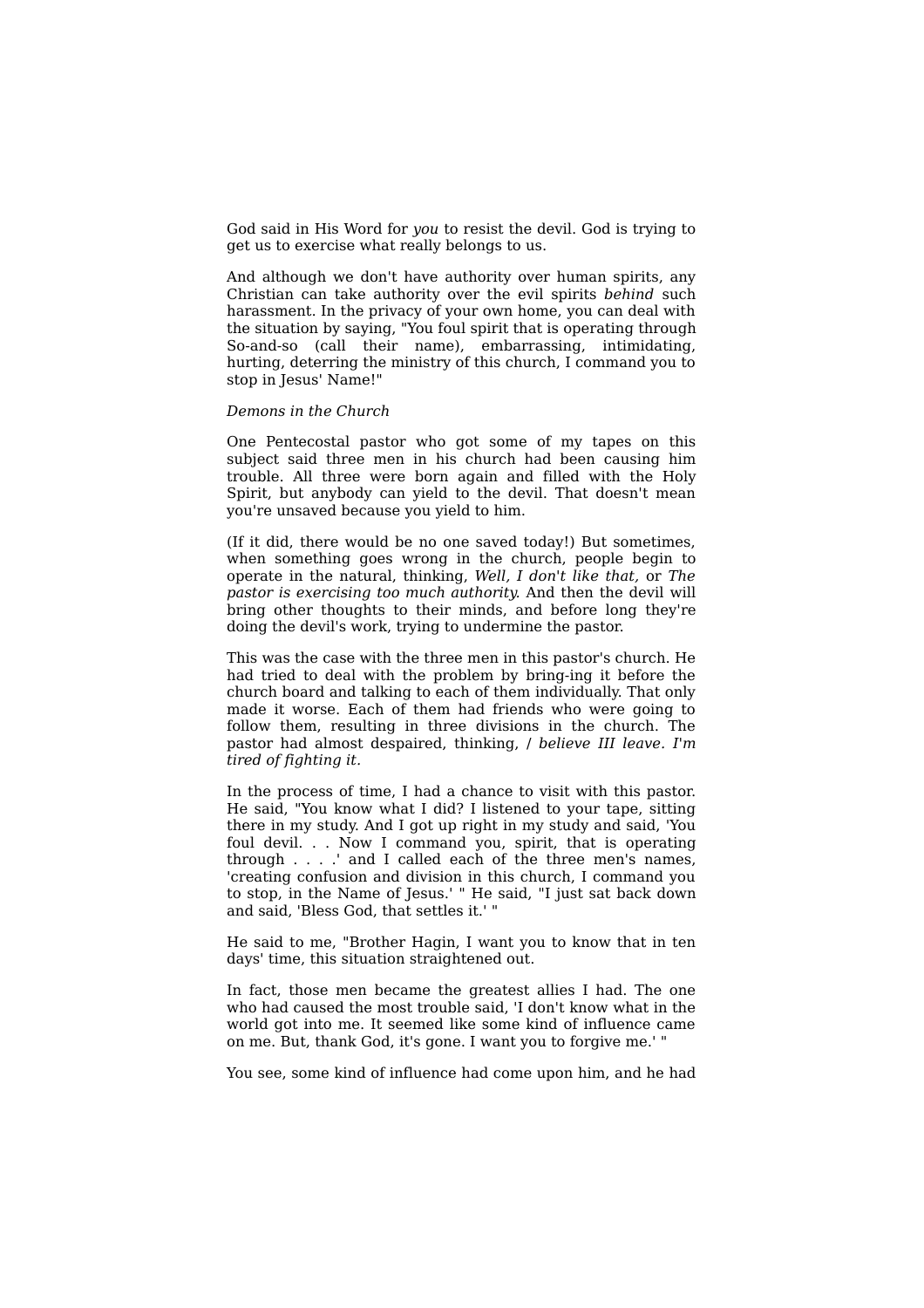begun to think certain ways, and before he knew it, he had decided, "We need a new pastor; this one doesn't suit me." (The pastor wasn't supposed to suit him anyway. A pastor is supposed to suit the Lord!) I'm well satisfied we have more authority than we have used. I believe the Spirit of God is saying we're about to come to a place where men will operate in the Spirit and see in the realm of the Spirit more than they have in the past. There will be great victories.

Now, I understand that the devil has power; he can do *some* things. That's not unscriptural. God led Israel out of Egypt, Aaron threw down his rod and the Pharaoh's magicians threw down their rods, and all of the rods became serpents (Exod. 7:11). Those magicians were of the occult. They matched miracle for miracle up to a point.

But here is something I like: Aaron's serpent swallowed up the rest of them! So don't be concerned with what the devil might do. We can swallow up his works in the Name of Jesus! Hallelujah!

Some years ago, I read about a Pentecostal woman missionary who was ministering in Africa during the '30s. She was left alone in the mission station for several days because of a shortage of workers.

During that time, the witch doctor of the village challenged her. He wanted to get rid of her. He told her, "I'll do a bigger miracle than you, and if I do, you must leave town  $-$  close the mission down and leave us alone.

But if you do a bigger miracle than I do, we'll all follow your God."

She didn't know what to do. Actually, she didn't want to do anything, she was so afraid. She wished that the other missionary were there; he would know what to do.

But the little flock who had been saved by their ministry encouraged her to accept the challenge, and she didn't want to let them down. She thought, *Lord, what am I going to do? What kind of miracle can I do?*

They met at the Little mission church. The witch doctor placed himself flat on the floor, lying down, and entered into a state of meditation during the next 45 minutes.

Suddenly he began to rise off the floor. He hung suspended in the air, as high as the pulpit, stretched out like a two-by-four plank where everybody could see him.

The woman missionary thought, *Dear God, how am I going to*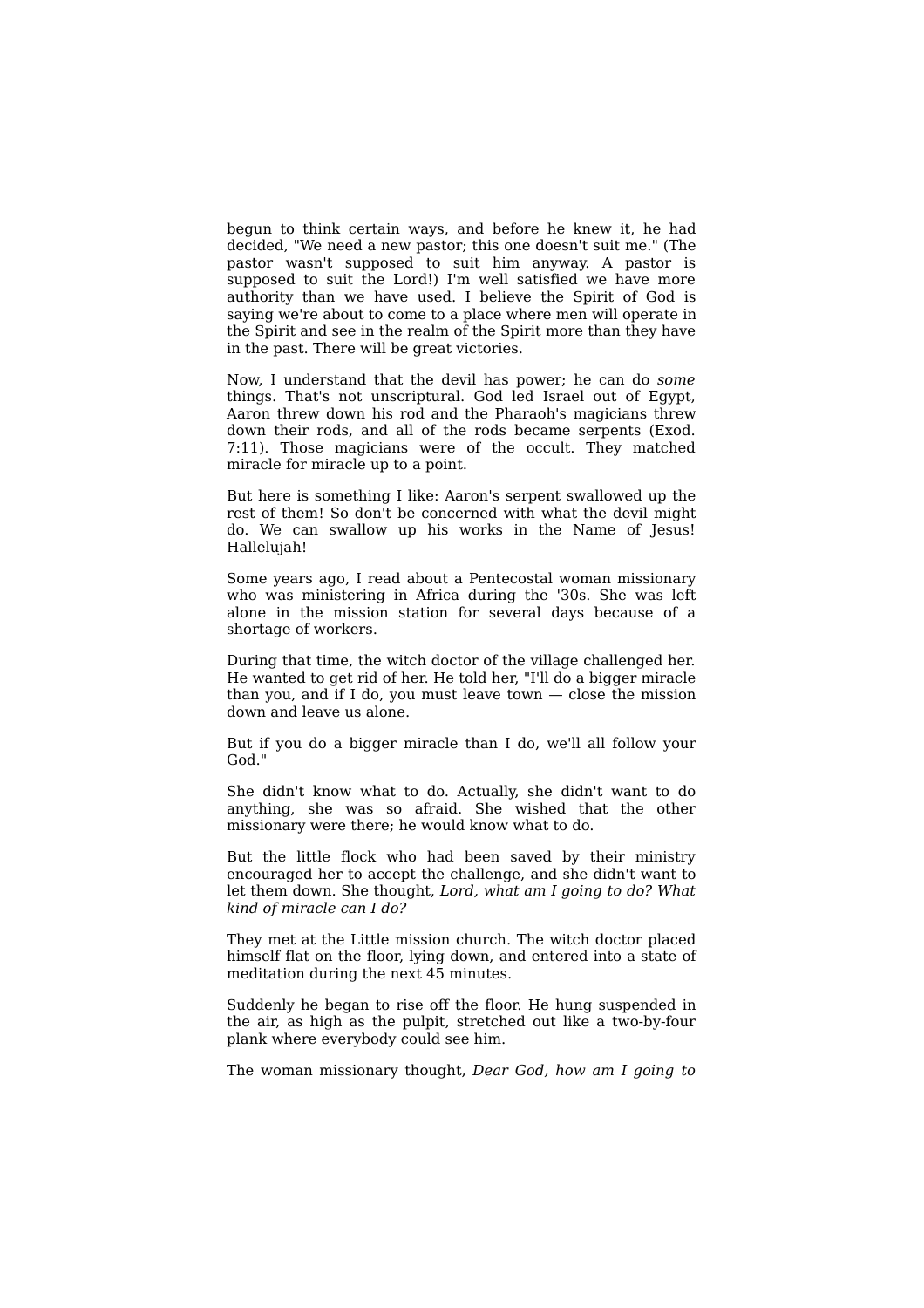#### *top that? What in the world am I going to do?*

Suddenly the Spirit of God came upon her (when the anointing comes upon you, sometimes you'll act without thinking), and she ran up to the witch doctor, laid her hands on his head, and said, "Come out of him, devil, in the Name of Jesus!"

He hit the floor like a sack of salt, got up, ran down the aisle and out the door. You see, she swallowed up his miracle!

The witch doctor came back a week later and said, "I've lost my power. I can't do anything anymore." He wound up getting saved and filled with the Holy Spirit!

Our thinking is too small. If we'll grow spiritually, we'll realize God can keep us. He wants people to grow spiritually so they can stand on their own two feet. He wants them to take their place in Christ, knowing the Name of Jesus belongs to them as much as it does to the preacher or evangelist.

We need to realize that in our everyday combat — on the job, at home, wherever we are — we're facing these spirits. We have a right to use the Name of Jesus wherever we are. We can put the devil on the run!